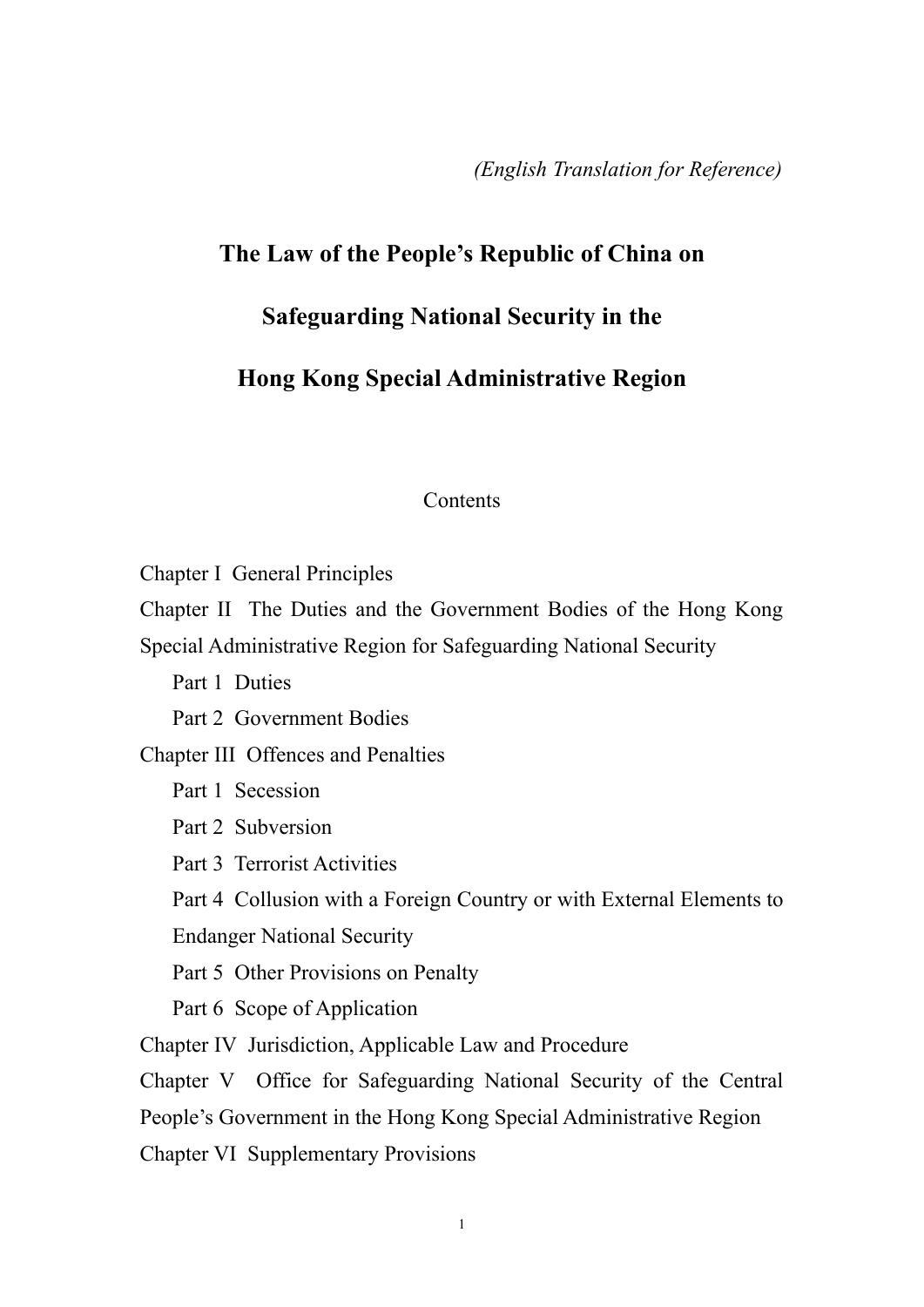# **Chapter I General Principles**

**Article 1** This Law is enacted, in accordance with the Constitution of the People's Republic of China, the Basic Law of the Hong Kong Special Administrative Region of the People's Republic of China, and the Decision of the National People's Congress on Establishing and Improving the Legal System and Enforcement Mechanisms for Safeguarding National Security in the Hong Kong Special Administrative Region, for the purpose of:

- ensuring the resolute, full and faithful implementation of the policy of One Country, Two Systems under which the people of Hong Kong administer Hong Kong with a high degree of autonomy;
- safeguarding national security;
- preventing, suppressing and imposing punishment for the offences of secession, subversion, organisation and perpetration of terrorist activities, and collusion with a foreign country or with external elements to endanger national security in relation to the Hong Kong Special Administrative Region;
- maintaining prosperity and stability of the Hong Kong Special Administrative Region; and
- protecting the lawful rights and interests of the residents of the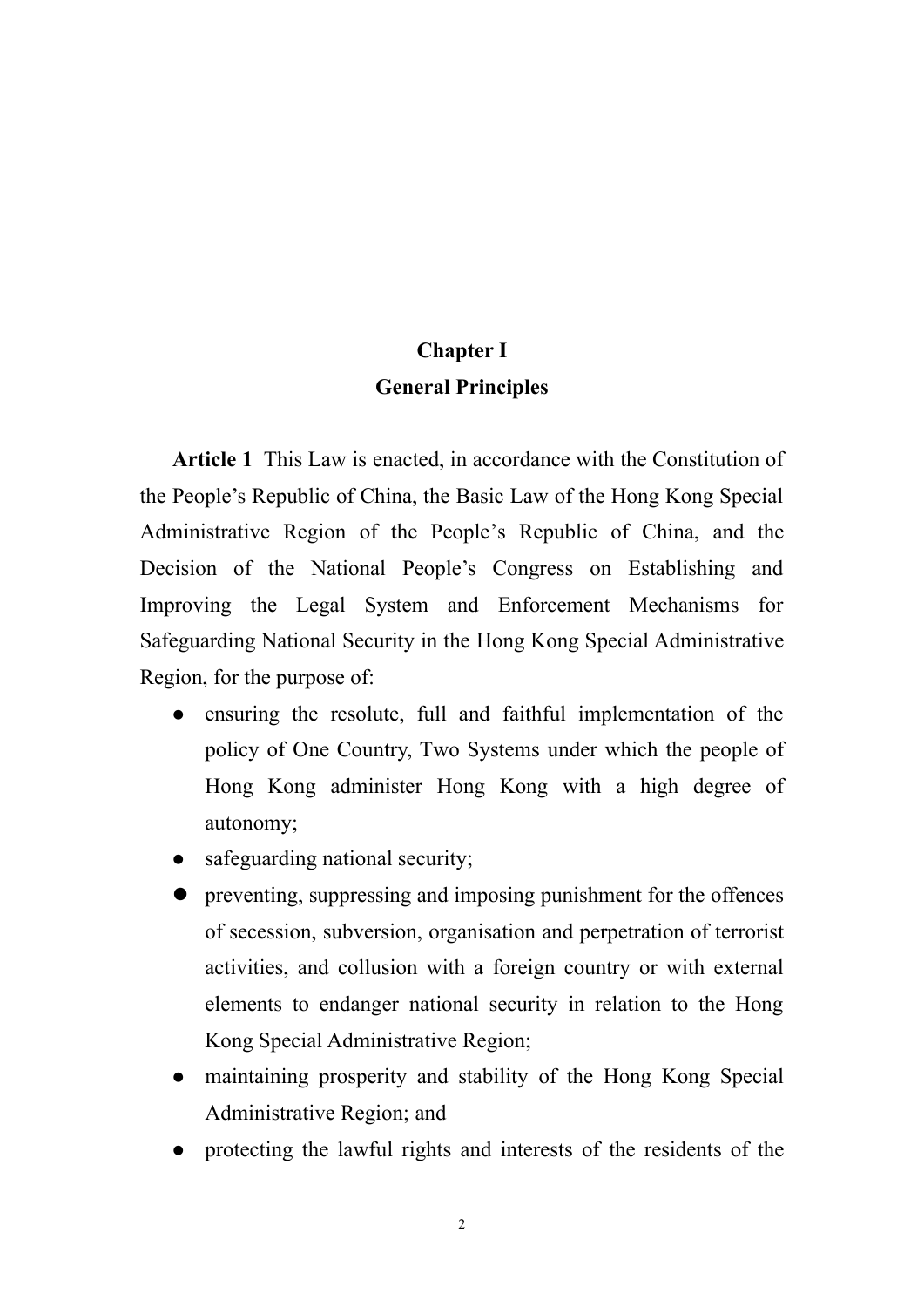Hong Kong Special Administrative Region.

**Article 2** The provisions in Articles 1 and 12 of the Basic Law of the Hong Kong Special Administrative Region on the legal status of the Hong Kong Special Administrative Region are the fundamental provisions in the Basic Law. No institution, organisation or individual in the Region shall contravene these provisions in exercising their rights and freedoms.

**Article 3** The Central People's Government has an overarching responsibility for national security affairs relating to the Hong Kong Special Administrative Region.

It is the duty of the Hong Kong Special Administrative Region under the Constitution to safeguard national security and the Region shall perform the duty accordingly.

The executive authorities, legislature and judiciary of the Region shall effectively prevent, suppress and impose punishment for any act or activity endangering national security in accordance with this Law and other relevant laws.

**Article 4** Human rights shall be respected and protected in safeguarding national security in the Hong Kong Special Administrative Region. The rights and freedoms, including the freedoms of speech, of the press, of publication, of association, of assembly, of procession and of demonstration, which the residents of the Region enjoy under the Basic Law of the Hong Kong Special Administrative Region and the provisions of the International Covenant on Civil and Political Rights and the International Covenant on Economic, Social and Cultural Rights as applied to Hong Kong, shall be protected in accordance with the law.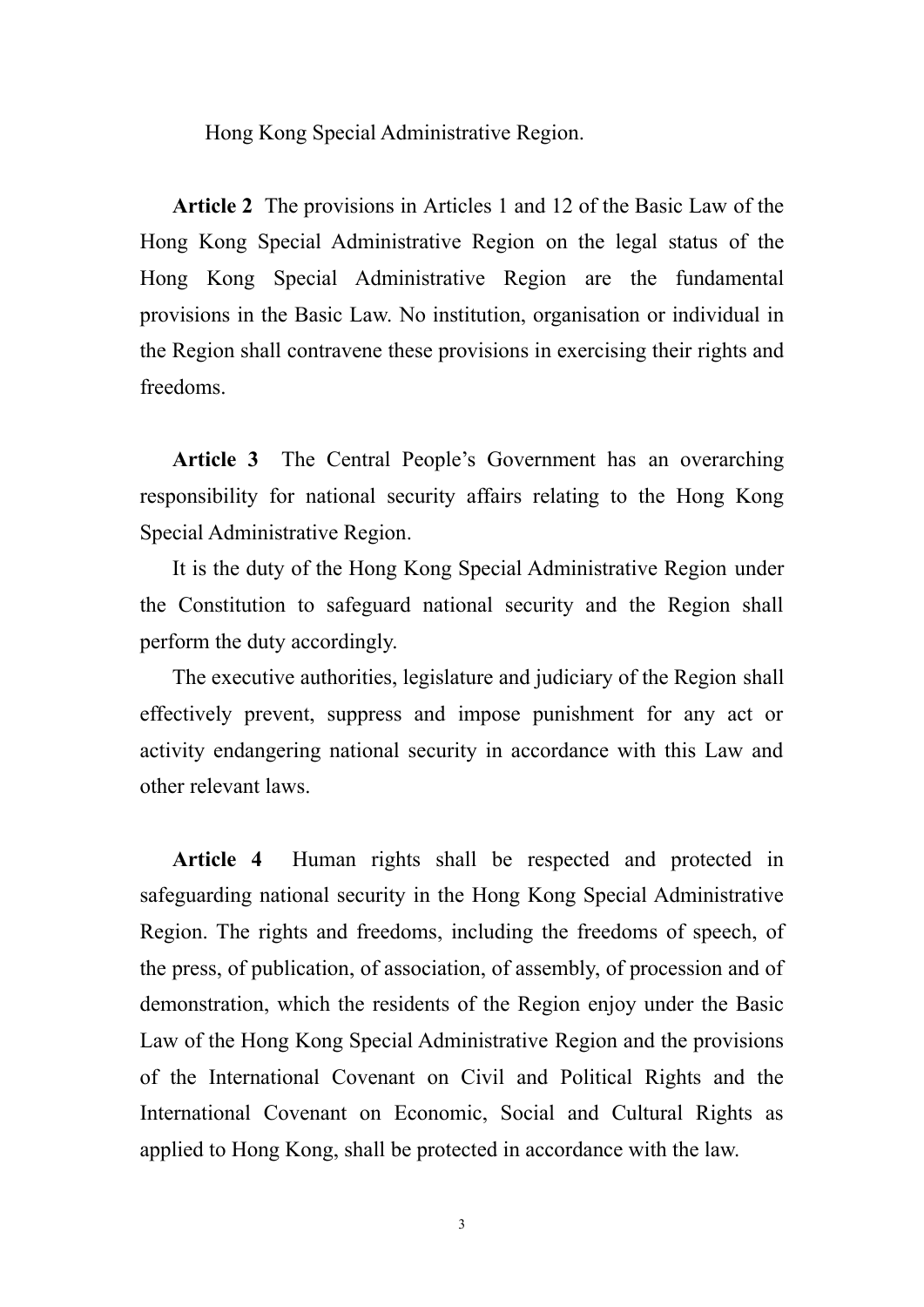**Article 5** The principle of the rule of law shall be adhered to in preventing, suppressing, and imposing punishment for offences endangering national security. A person who commits an act which constitutes an offence under the law shall be convicted and punished in accordance with the law. No one shall be convicted and punished for an act which does not constitute an offence under the law.

A person is presumed innocent until convicted by a judicial body. The right to defend himself or herself and other rights in judicial proceedings that a criminal suspect, defendant, and other parties in judicial proceedings are entitled to under the law shall be protected. No one shall be liable to be tried or punished again for an offence for which he or she has already been finally convicted or acquitted in judicial proceedings.

**Article 6** It is the common responsibility of all the people of China, including the people of Hong Kong, to safeguard the sovereignty, unification and territorial integrity of the People's Republic of China.

Any institution, organisation or individual in the Hong Kong Special Administrative Region shall abide by this Law and the laws of the Region in relation to the safeguarding of national security, and shall not engage in any act or activity which endangers national security.

A resident of the Region who stands for election or assumes public office shall confirm in writing or take an oath to uphold the Basic Law of the Hong Kong Special Administrative Region of the People's Republic of China and swear allegiance to the Hong Kong Special Administrative Region of the People's Republic of China in accordance with the law.

#### **Chapter II**

**The Duties and the Government Bodies of the Hong Kong Special Administrative Region for Safeguarding National Security**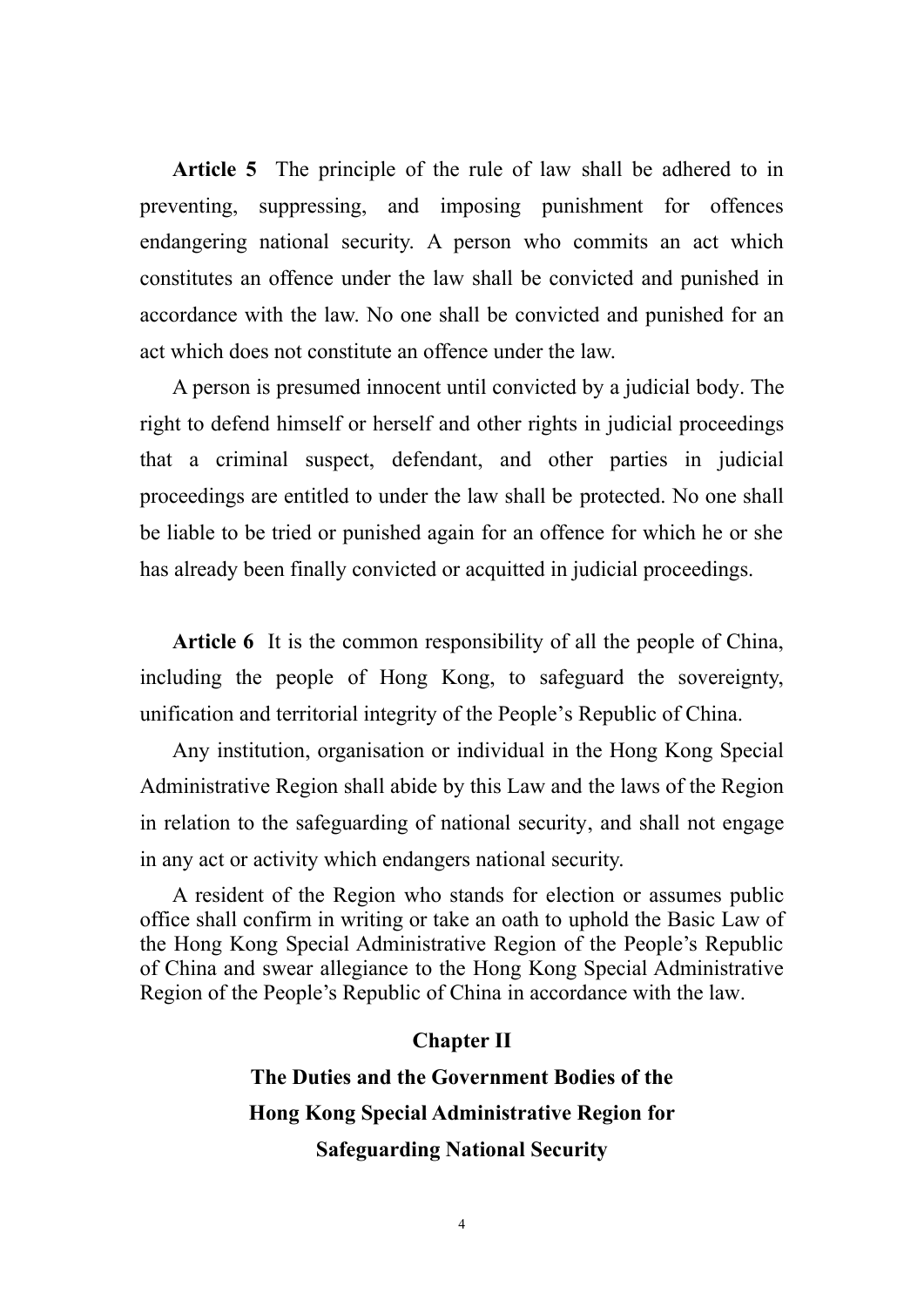## **Part 1 Duties**

**Article 7** The Hong Kong Special Administrative Region shall complete, as early as possible, legislation for safeguarding national security as stipulated in the Basic Law of the Hong Kong Special Administrative Region and shall refine relevant laws.

**Article 8** In order to safeguard national security effectively, the law enforcement and judicial authorities of the Hong Kong Special Administrative Region shall fully enforce this Law and the laws in force in the Region concerning the prevention of, suppression of, and imposition of punishment for acts and activities endangering national security.

**Article 9** The Hong Kong Special Administrative Region shall strengthen its work on safeguarding national security and prevention of terrorist activities. The Government of the Hong Kong Special Administrative Region shall take necessary measures to strengthen public communication, guidance, supervision and regulation over matters concerning national security, including those relating to schools, universities, social organisations, the media, and the internet.

**Article 10** The Hong Kong Special Administrative Region shall promote national security education in schools and universities and through social organisations, the media, the internet and other means to raise the awareness of Hong Kong residents of national security and of the obligation to abide by the law.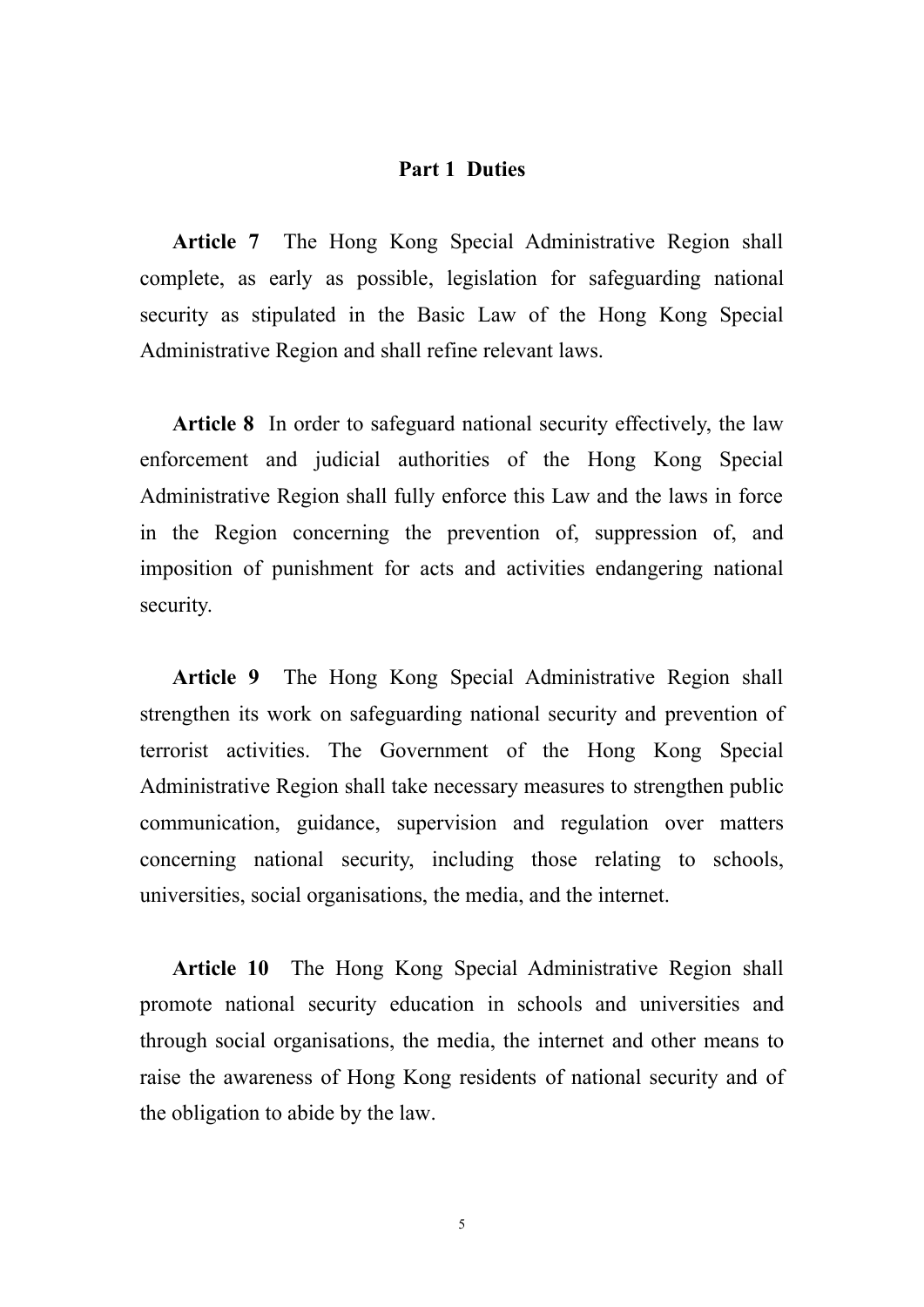**Article 11** The Chief Executive of the Hong Kong Special Administrative Region shall be accountable to the Central People's Government for affairs relating to safeguarding national security in the Hong Kong Special Administrative Region and shall submit an annual report on the performance of duties of the Region in safeguarding national security.

The Chief Executive shall, at the request of the Central People's Government, submit in a timely manner a report on specific matters relating to safeguarding national security.

#### **Part 2 Government Bodies**

**Article 12** The Hong Kong Special Administrative Region shall establish the Committee for Safeguarding National Security. The Committee shall be responsible for affairs relating to and assume primary responsibility for safeguarding national security in the Region. It shall be under the supervision of and accountable to the Central People's Government.

**Article 13** The Chief Executive shall be the chairperson of the Committee for Safeguarding National Security of the Hong Kong Special Administrative Region. The other members of the Committee shall be the Chief Secretary for Administration, the Financial Secretary, the Secretary for Justice, the Secretary for Security, the Commissioner of Police, the head of the department for safeguarding national security of the Hong Kong Police Force established under Article 16 of this Law, the Director of Immigration, the Commissioner of Customs and Excise, and the Director of the Chief Executive's Office.

A secretariat headed by a Secretary-General shall be established under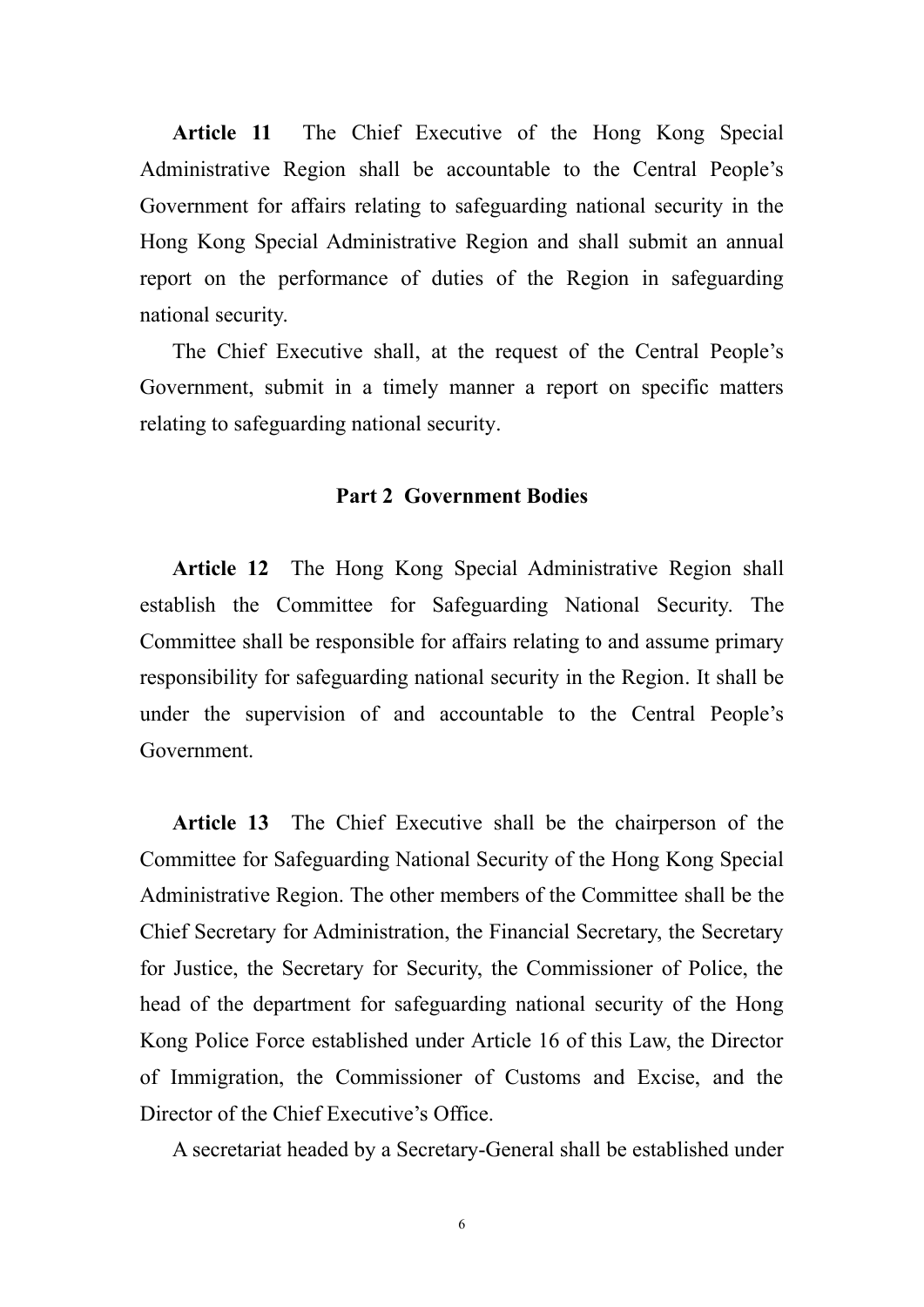the Committee. The Secretary-General shall be appointed by the Central People's Government upon nomination by the Chief Executive.

Article 14 The duties and functions of the Committee for Safeguarding National Security of the Hong Kong Special Administrative Region shall be:

- (1) analysing and assessing developments in relation to safeguarding national security in the Hong Kong Special Administrative Region, making work plans, and formulating policies for safeguarding national security in the Region;
- (2) advancing the development of the legal system and enforcement mechanisms of the Region for safeguarding national security; and
- (3) coordinating major work and significant operations for safeguarding national security in the Region.

No institution, organisation or individual in the Region shall interfere with the work of the Committee. Information relating to the work of the Committee shall not be subject to disclosure. Decisions made by the Committee shall not be amenable to judicial review.

**Article 15** The Committee for Safeguarding National Security of the Hong Kong Special Administrative Region shall have a National Security Adviser, who shall be designated by the Central People's Government and provide advice on matters relating to the duties and functions of the Committee. The National Security Adviser shall sit in on meetings of the **Committee** 

**Article 16** The Police Force of the Hong Kong Special Administrative Region shall establish a department for safeguarding national security with law enforcement capacity.

7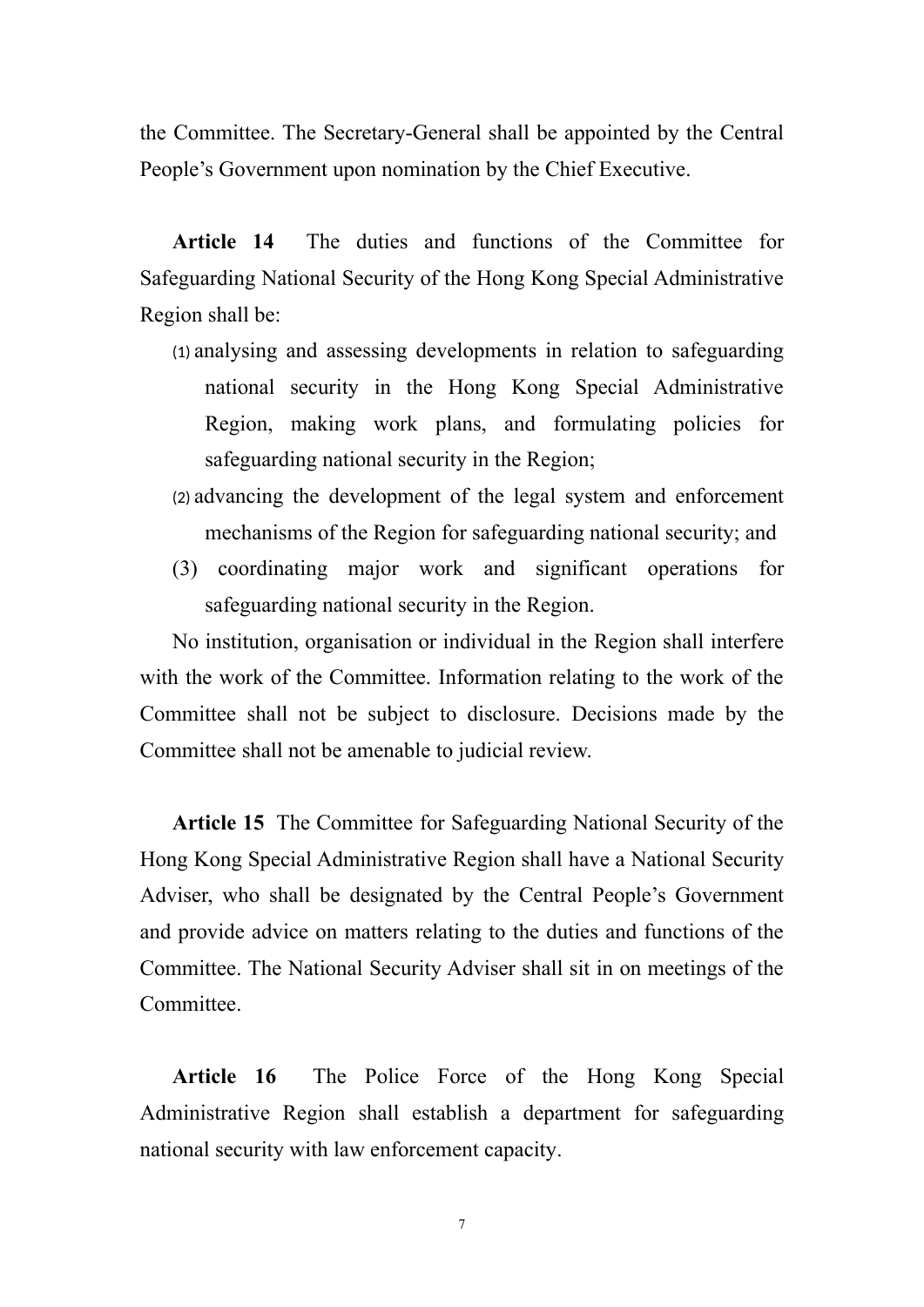The head of the department for safeguarding national security of the Hong Kong Police Force shall be appointed by the Chief Executive. The Chief Executive shall seek in writing the opinion of the Office established under Article 48 of this Law before making the appointment. When assuming office, the head of the department for safeguarding national security of the Hong Kong Police Force shall swear to uphold the Basic Law of the Hong Kong Special Administrative Region of the People's Republic of China, swear allegiance to the Hong Kong Special Administrative Region of the People's Republic of China, and swear to abide by the law and to observe the obligation of secrecy.

The department for safeguarding national security of the Hong Kong Police Force may recruit qualified professionals and technical personnel from outside the Hong Kong Special Administrative Region to provide assistance in the performance of duties for safeguarding national security.

**Article 17** The duties and functions of the department for safeguarding national security of the Hong Kong Police Force shall be:

- (1) collecting and analysing intelligence and information concerning national security;
- (2) planning, coordinating and enforcing measures and operations for safeguarding national security;
- (3) investigating offences endangering national security;
- (4) conducting counter-interference investigation and national security review;
- (5) carrying out tasks of safeguarding national security assigned by the Committee for Safeguarding National Security of the Hong Kong Special Administrative Region; and
- (6) performing other duties and functions necessary for the enforcement of this Law.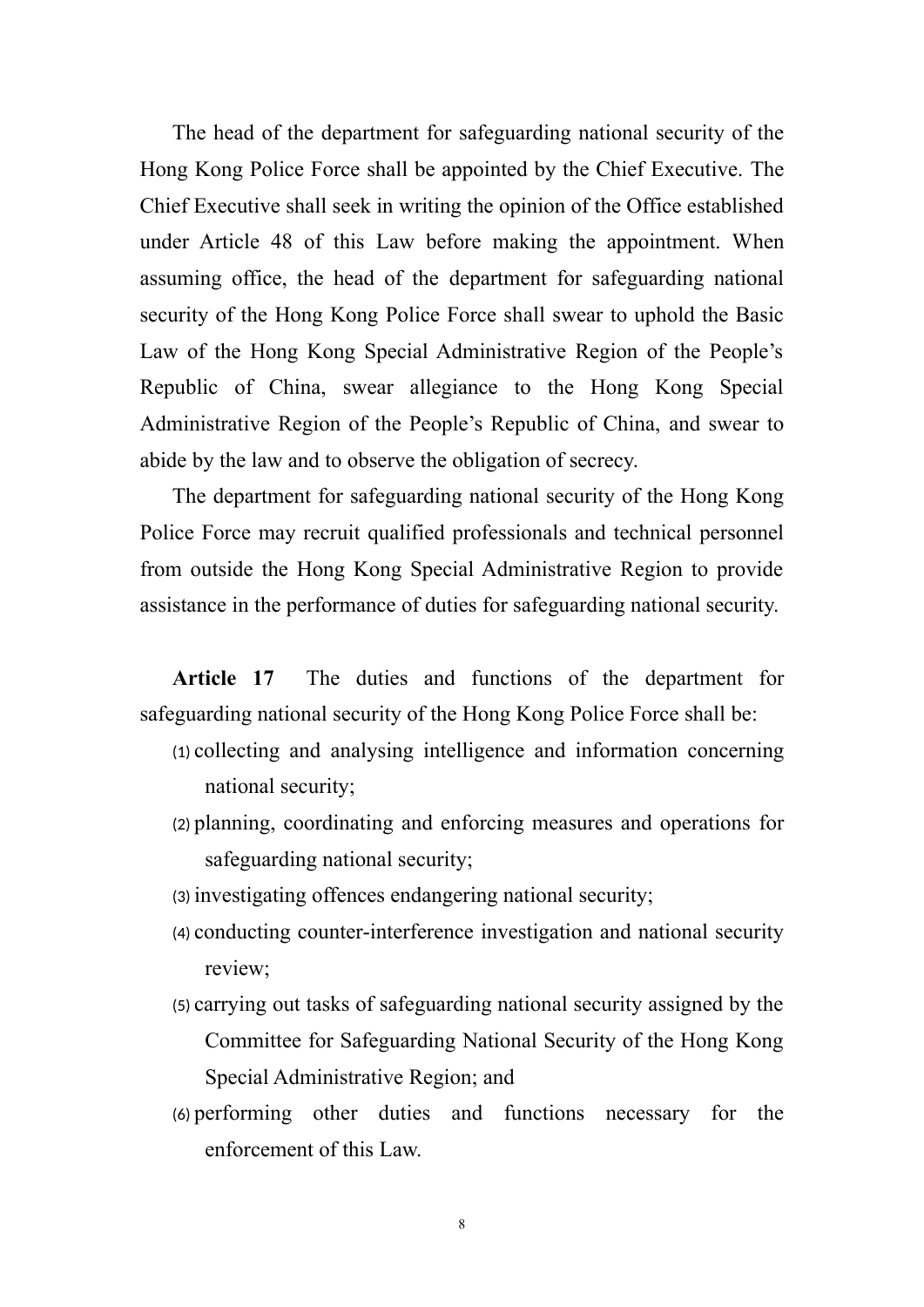**Article 18** The Department of Justice of the Hong Kong Special Administrative Region shall establish a specialised prosecution division responsible for the prosecution of offences endangering national security and other related legal work. The prosecutors of this division shall be appointed by the Secretary for Justice after obtaining the consent of the Committee for Safeguarding National Security of the Hong Kong Special Administrative Region.

The head of the specialised prosecution division of the Department of Justice shall be appointed by the Chief Executive, who shall seek in writing the opinion of the Office established under Article 48 of this Law before making the appointment. When assuming office, the head of the specialised prosecution division shall swear to uphold the Basic Law of the Hong Kong Special Administrative Region of the People's Republic of China, swear allegiance to the Hong Kong Special Administrative Region of the People's Republic of China, and swear to abide by the law and to observe the obligation of secrecy.

**Article 19** The Financial Secretary of the Hong Kong Special Administrative Region shall, upon approval of the Chief Executive, appropriate from the general revenue a special fund to meet the expenditure for safeguarding national security and approve the establishment of relevant posts, which are not subject to any restrictions in the relevant provisions of the laws in force in the Region. The Financial Secretary shall submit an annual report on the control and management of the fund for this purpose to the Legislative Council of the Hong Kong Special Administrative Region.

## **Chapter III**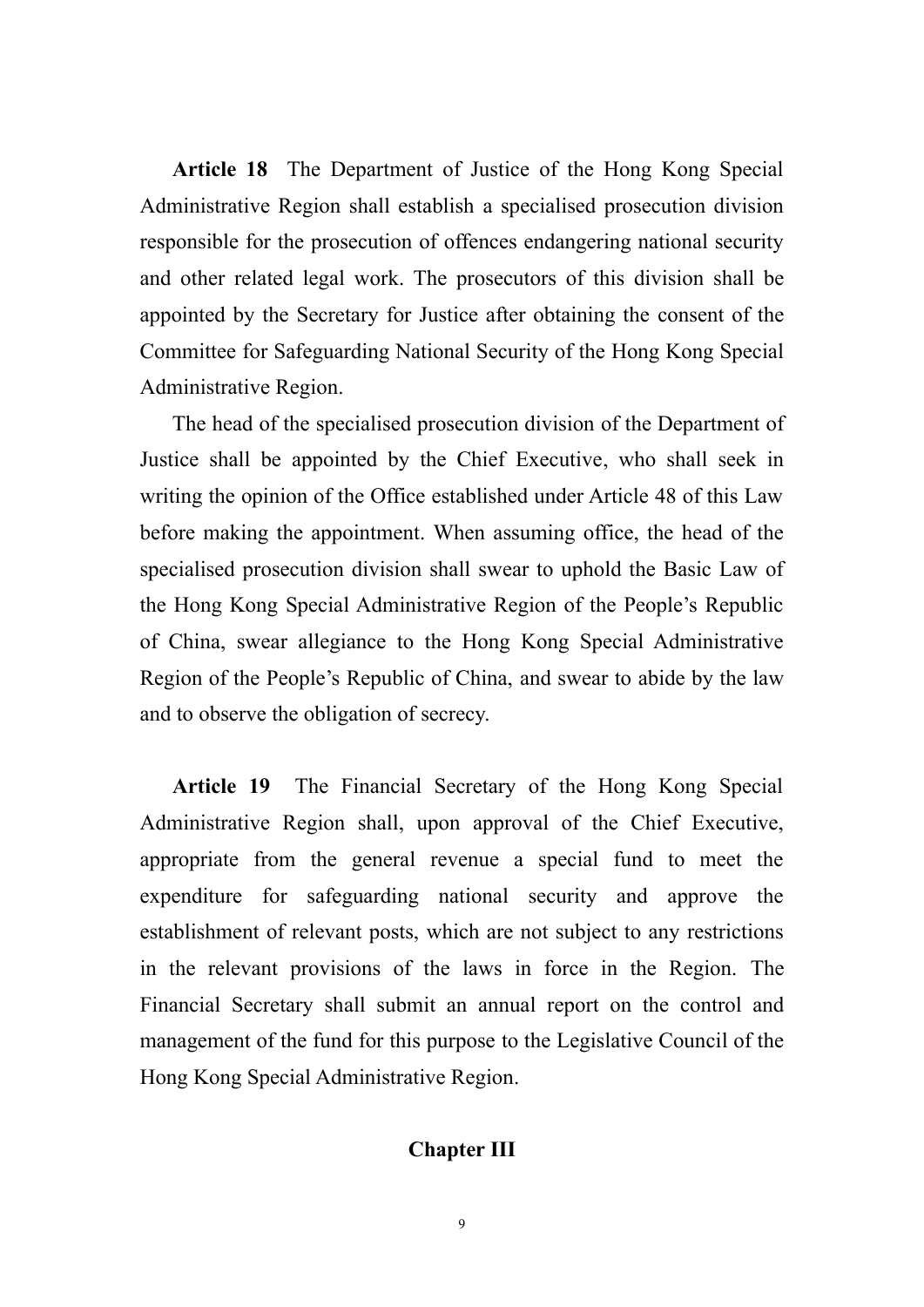### **Offences and Penalties**

#### **Part 1 Secession**

**Article 20** A person who organises, plans, commits or participates in any of the following acts, whether or not by force or threat of force, with a view to committing secession or undermining national unification shall be guilty of an offence:

- (1) separating the Hong Kong Special Administrative Region or any other part of the People's Republic of China from the People's Republic of China;
- (2) altering by unlawful means the legal status of the Hong Kong Special Administrative Region or of any other part of the People's Republic of China; or
- (3) surrendering the Hong Kong Special Administrative Region or any other part of the People's Republic of China to a foreign country.

A person who is a principal offender or a person who commits an offence of a grave nature shall be sentenced to life imprisonment or fixedterm imprisonment of not less than ten years; a person who actively participates in the offence shall be sentenced to fixed-term imprisonment of not less than three years but not more than ten years; and other participants shall be sentenced to fixed-term imprisonment of not more than three years, short-term detention or restriction.

**Article 21** A person who incites, assists in, abets or provides pecuniary or other financial assistance or property for the commission by other persons of the offence under Article 20 of this Law shall be guilty of an offence. If the circumstances of the offence committed by a person are of a serious nature, the person shall be sentenced to fixed-term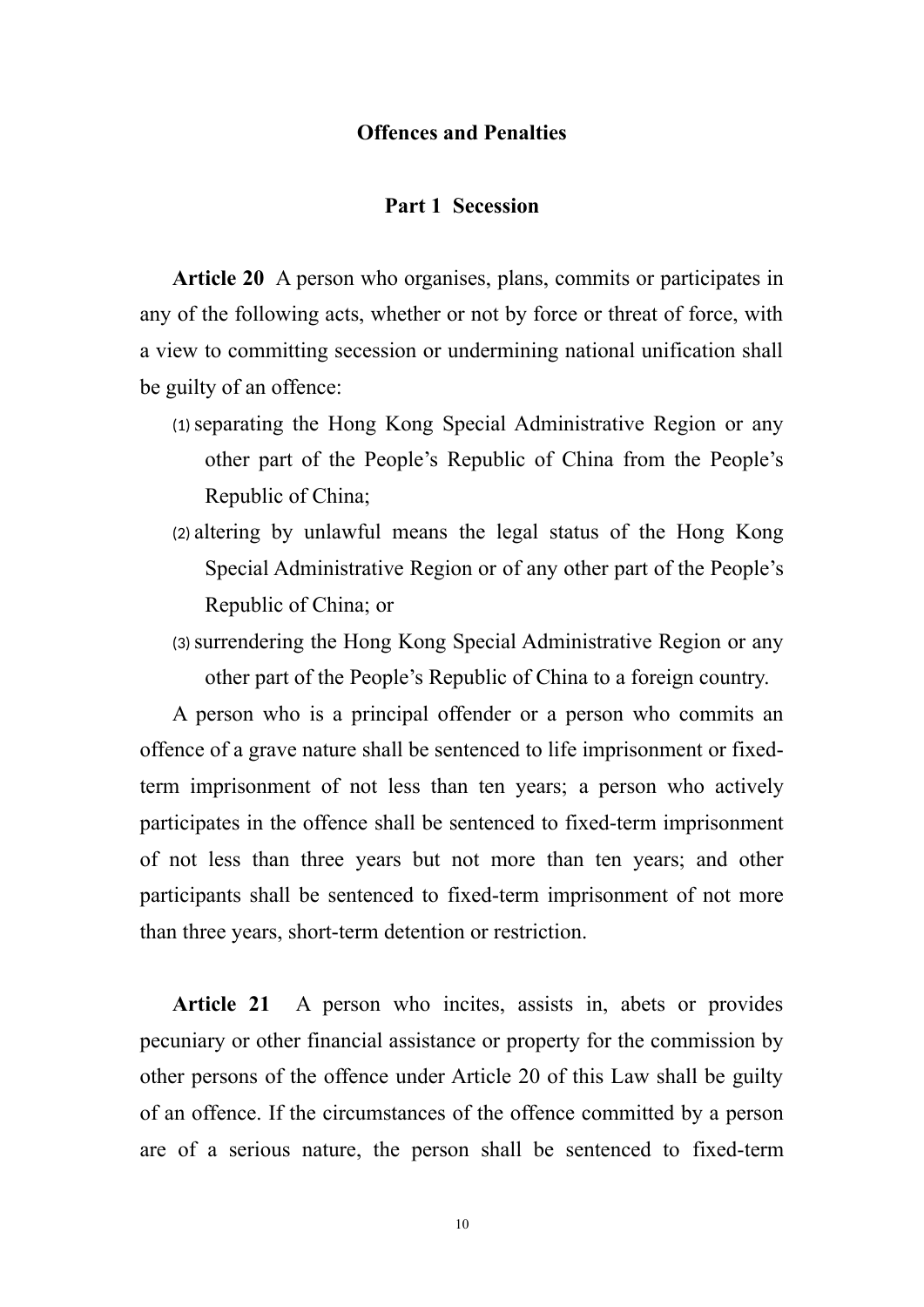imprisonment of not less than five years but not more than ten years; if the circumstances of the offence committed by a person are of a minor nature, the person shall be sentenced to fixed-term imprisonment of not more than five years, short-term detention or restriction.

## **Part 2 Subversion**

**Article 22** A person who organises, plans, commits or participates in any of the following acts by force or threat of force or other unlawful means with a view to subverting the State power shall be guilty of an offence:

- (1) overthrowing or undermining the basic system of the People's Republic of China established by the Constitution of the People's Republic of China;
- (2) overthrowing the body of central power of the People's Republic of China or the body of power of the Hong Kong Special Administrative Region;
- (3) seriously interfering in, disrupting, or undermining the performance of duties and functions in accordance with the law by the body of central power of the People's Republic of China or the body of power of the Hong Kong Special Administrative Region; or
- (4) attacking or damaging the premises and facilities used by the body of power of the Hong Kong Special Administrative Region to perform its duties and functions, rendering it incapable of performing its normal duties and functions.

A person who is a principal offender or a person who commits an offence of a grave nature shall be sentenced to life imprisonment or fixedterm imprisonment of not less than ten years; a person who actively participates in the offence shall be sentenced to fixed-term imprisonment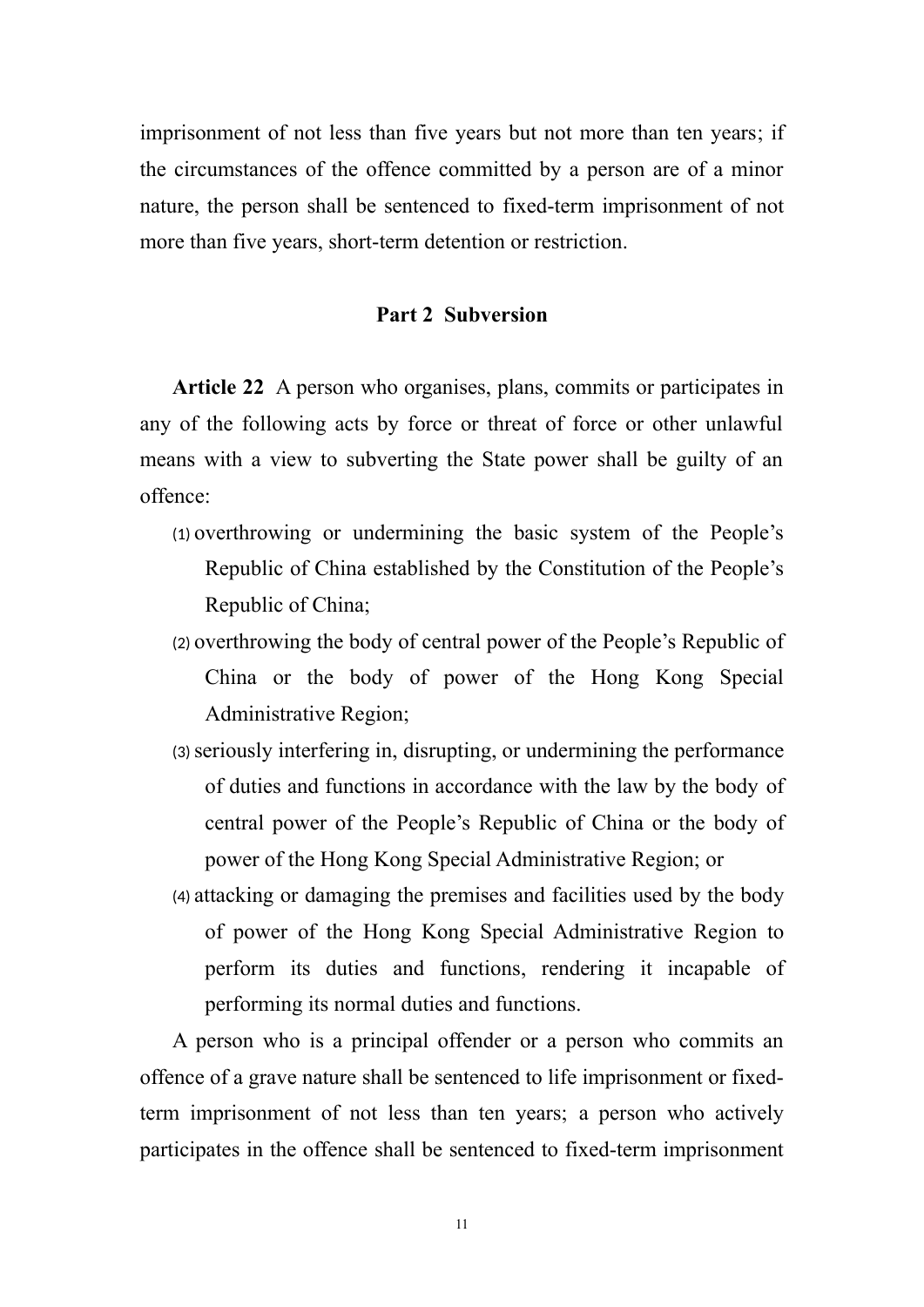of not less than three years but not more than ten years; and other participants shall be sentenced to fixed-term imprisonment of not more than three years, short-term detention or restriction.

**Article 23** A person who incites, assists in, abets or provides pecuniary or other financial assistance or property for the commission by other persons of the offence under Article 22 of this Law shall be guilty of an offence. If the circumstances of the offence committed by a person are of a serious nature, the person shall be sentenced to fixed-term imprisonment of not less than five years but not more than ten years; if the circumstances of the offence committed by a person are of a minor nature, the person shall be sentenced to fixed-term imprisonment of not more than five years, short-term detention or restriction.

## **Part 3 Terrorist Activities**

**Article 24** A person who organises, plans, commits, participates in or threatens to commit any of the following terrorist activities causing or intended to cause grave harm to the society with a view to coercing the Central People's Government, the Government of the Hong Kong Special Administrative Region or an international organisation or intimidating the public in order to pursue political agenda shall be guilty of an offence:

- (1) serious violence against a person or persons;
- (2) explosion, arson, or dissemination of poisonous or radioactive substances, pathogens of infectious diseases or other substances;
- (3) sabotage of means of transport, transport facilities, electric power or gas facilities, or other combustible or explosible facilities;
- (4) serious interruption or sabotage of electronic control systems for providing and managing public services such as water, electric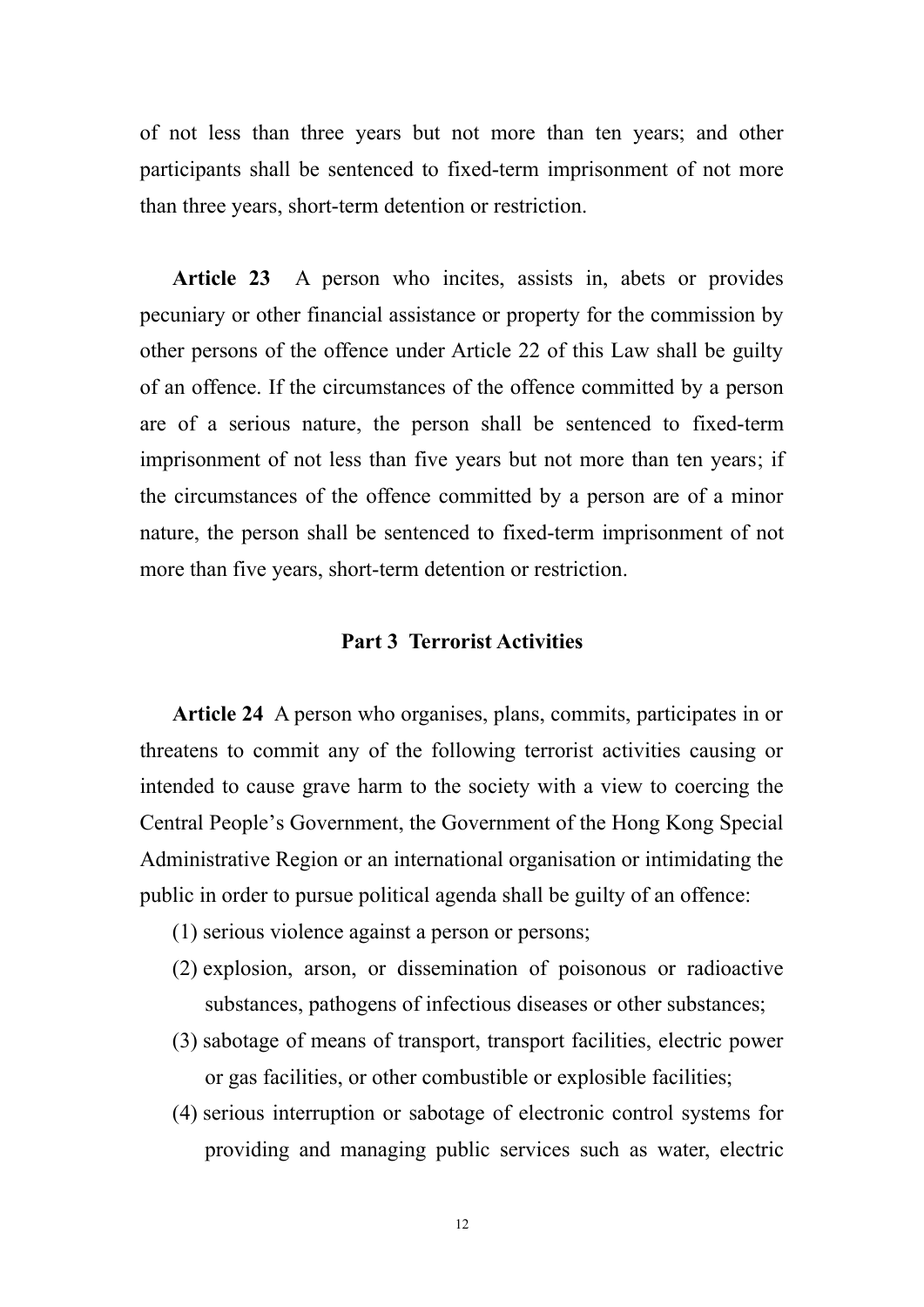power, gas, transport, telecommunications and the internet; or

(5) other dangerous activities which seriously jeopardise public health, safety or security.

A person who commits the offence causing serious bodily injury, death or significant loss of public or private property shall be sentenced to life imprisonment or fixed-term imprisonment of not less than ten years; in other circumstances, a person who commits the offence shall be sentenced to fixed-term imprisonment of not less than three years but not more than ten years.

**Article 25** A person who organises or takes charge of a terrorist organisation shall be guilty of an offence and shall be sentenced to life imprisonment or fixed-term imprisonment of not less than ten years, and shall be subject to confiscation of property; a person who actively participates in a terrorist organisation shall be sentenced to fixed-term imprisonment of not less than three years but not more than ten years and shall be imposed with a criminal fine; and other participants shall be sentenced to fixed-term imprisonment of not more than three years, shortterm detention or restriction, and shall be liable to a criminal fine.

For the purpose of this Law, a terrorist organisation means an organisation which commits or intends to commit the offence under Article 24 of this Law or participates or assists in the commission of the offence.

Article 26 A person who provides support, assistance or facility such as training, weapons, information, funds, supplies, labour, transport, technologies or venues to a terrorist organisation or a terrorist, or for the commission of a terrorist activity; or manufactures or illegally possesses substances such as explosive, poisonous or radioactive substances and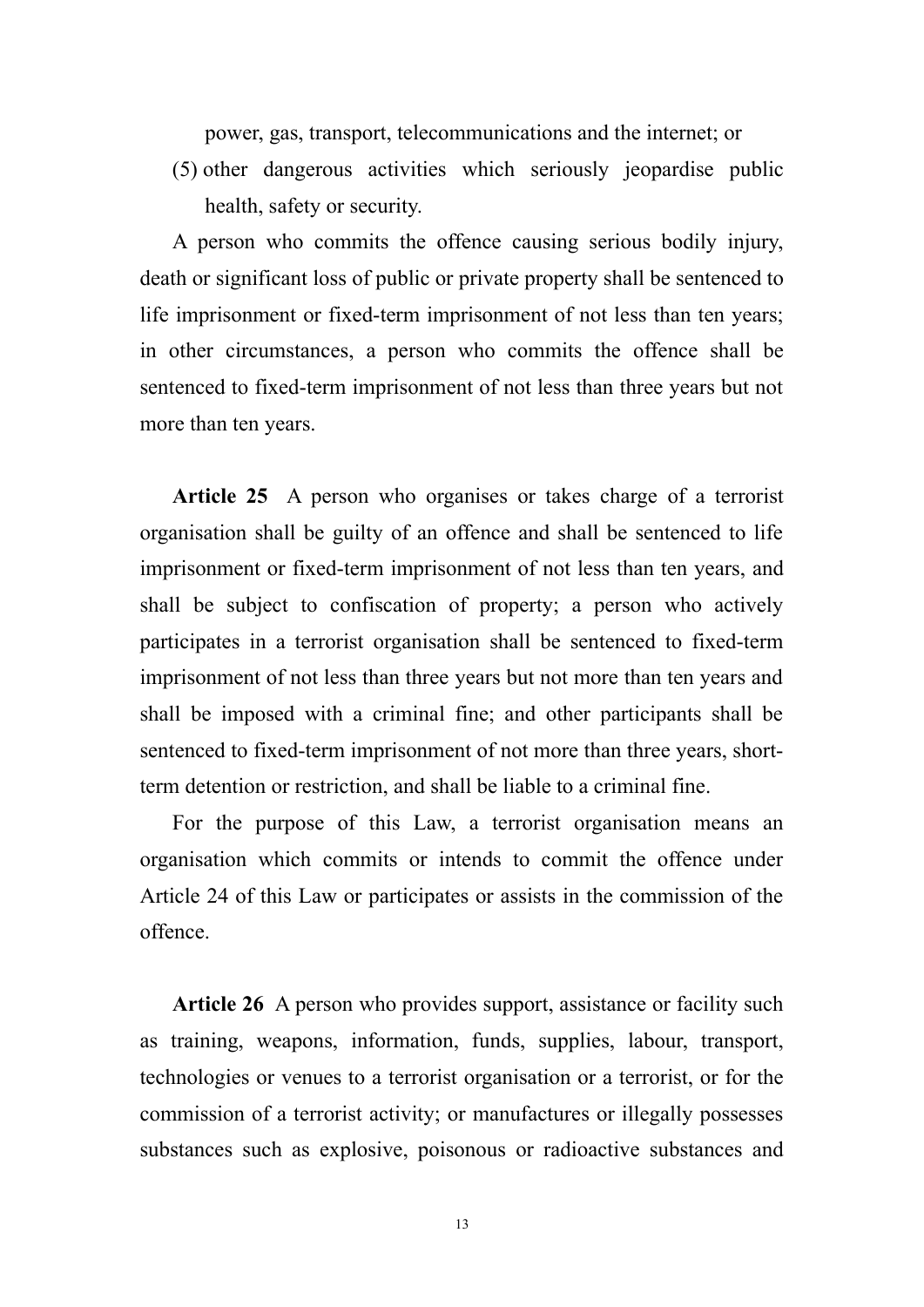pathogens of infectious diseases or uses other means to prepare for the commission of a terrorist activity, shall be guilty of an offence. If the circumstances of the offence committed by a person are of a serious nature, the person shall be sentenced to fixed-term imprisonment of not less than five years but not more than ten years, and shall be imposed with a criminal fine or subject to confiscation of property; in other circumstances, a person shall be sentenced to fixed-term imprisonment of not more than five years, short-term detention or restriction, and shall be imposed with a criminal fine.

If the act referred to in the preceding paragraph also constitutes other offences, the person who commits the act shall be convicted and sentenced for the offence that carries a more severe penalty.

**Article 27** A person who advocates terrorism or incites the commission of a terrorist activity shall be guilty of an offence. If the circumstances of the offence committed by a person are of a serious nature, the person shall be sentenced to fixed-term imprisonment of not less than five years but not more than ten years, and shall be imposed with a criminal fine or subject to confiscation of property; in other circumstances, a person shall be sentenced to fixed-term imprisonment of not more than five years, short-term detention or restriction, and shall be imposed with a criminal fine.

**Article 28** The provisions of this Part shall not affect the prosecution of terrorist offences committed in other forms or the imposition of other measures such as freezing of property in accordance with the laws of the Hong Kong Special Administrative Region.

### **Part 4 Collusion with a Foreign Country or with External Elements**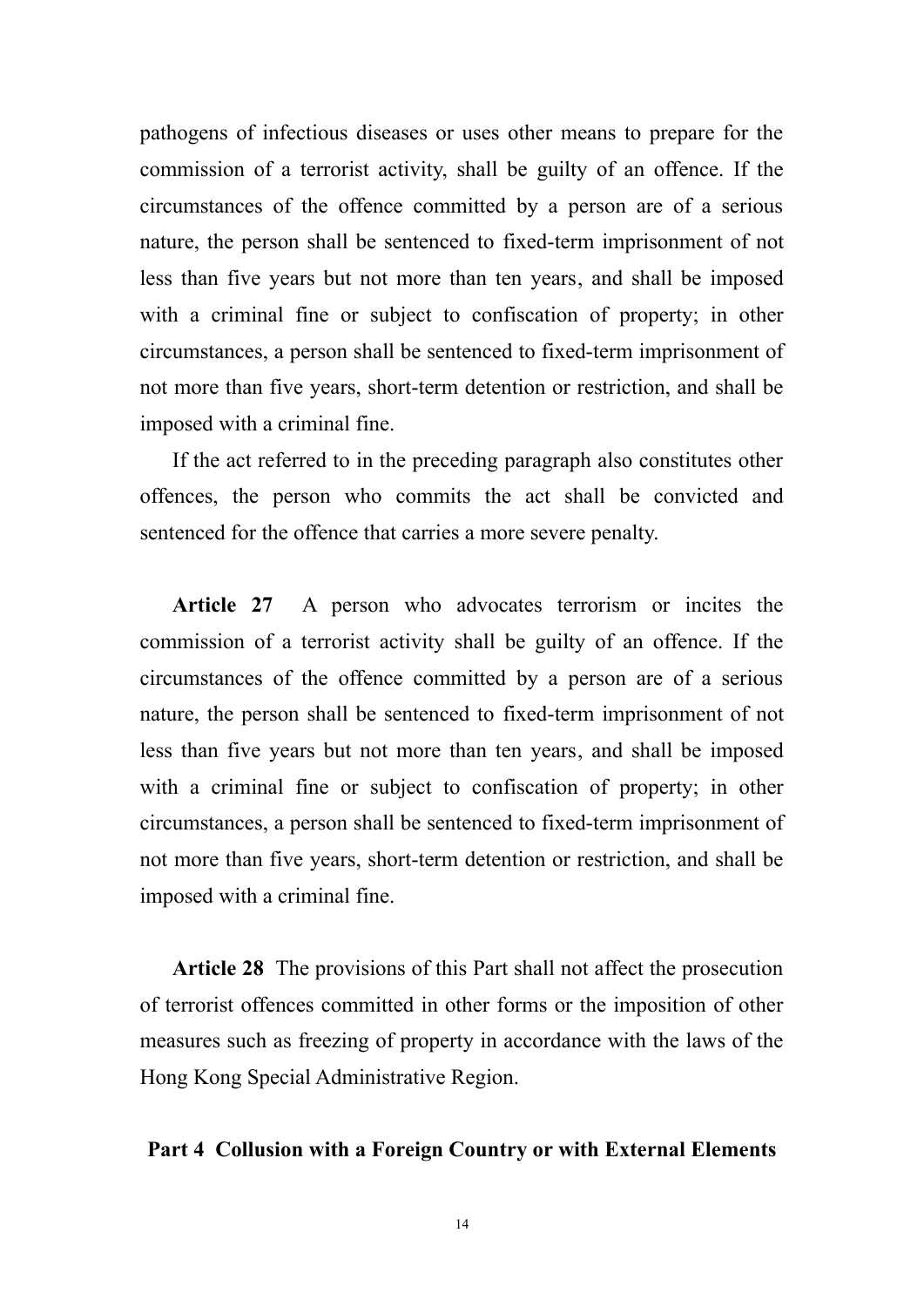### **to Endanger National Security**

**Article 29** A person who steals, spies, obtains with payment, or unlawfully provides State secrets or intelligence concerning national security for a foreign country or an institution, organisation or individual outside the mainland, Hong Kong and Macao of the People's Republic of China shall be guilty of an offence; a person who requests a foreign country or an institution, organisation or individual outside the mainland, Hong Kong and Macao of the People's Republic of China, or conspires with a foreign country or an institution, organisation or individual outside the mainland, Hong Kong and Macao of the People's Republic of China, or directly or indirectly receives instructions, control, funding or other kinds of support from a foreign country or an institution, organisation or individual outside the mainland, Hong Kong and Macao of the People's Republic of China, to commit any of the following acts shall be guilty of an offence:

- (1) waging a war against the People's Republic of China, or using or threatening to use force to seriously undermine the sovereignty, unification and territorial integrity of the People's Republic of China;
- (2) seriously disrupting the formulation and implementation of laws or policies by the Government of the Hong Kong Special Administrative Region or by the Central People's Government, which is likely to cause serious consequences;
- (3) rigging or undermining an election in the Hong Kong Special Administrative Region, which is likely to cause serious consequences;
- (4) imposing sanctions or blockade, or engaging in other hostile activities against the Hong Kong Special Administrative Region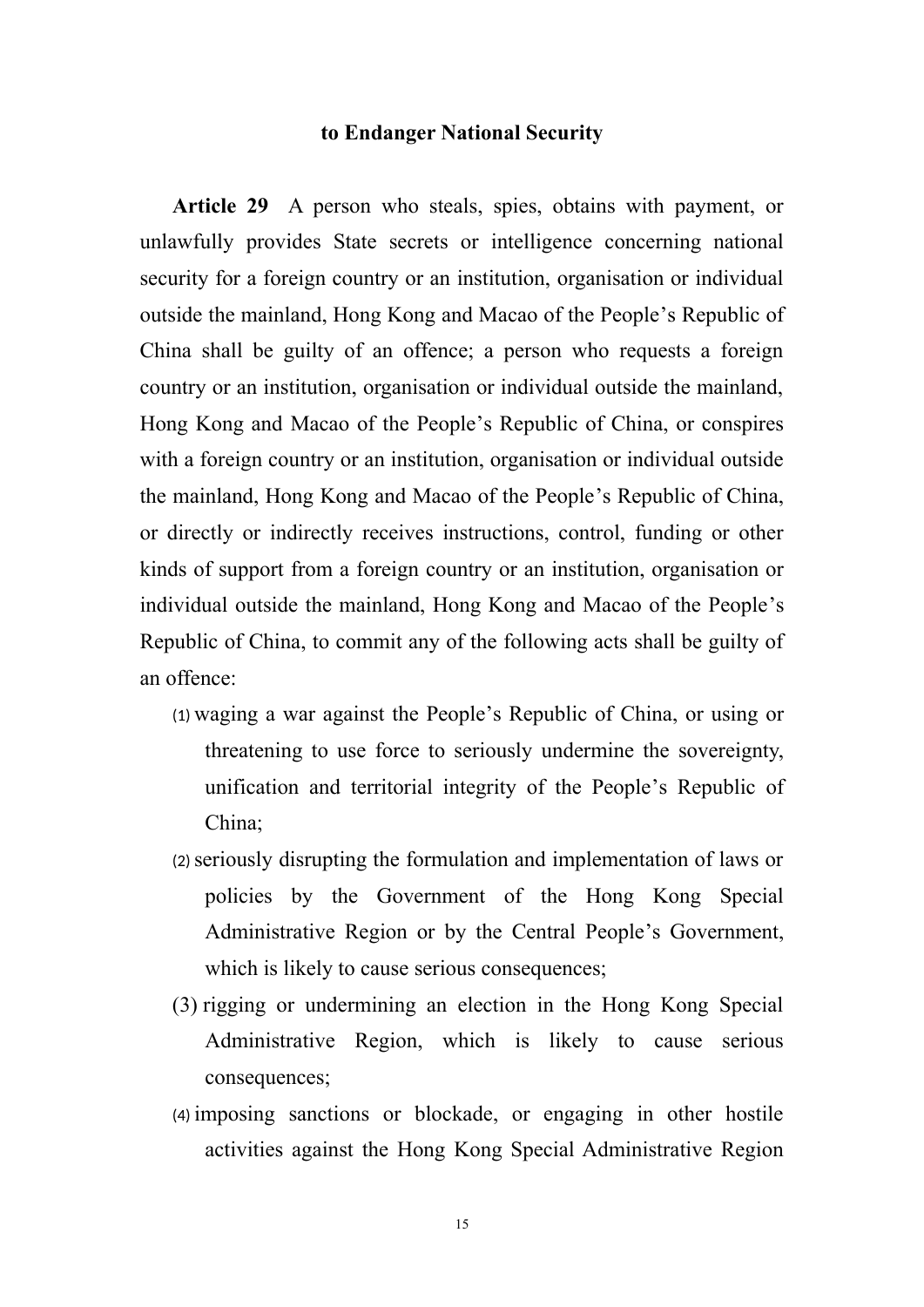or the People's Republic of China; or

(5) provoking by unlawful means hatred among Hong Kong residents towards the Central People's Government or the Government of the Region, which is likely to cause serious consequences.

A person who commits the offence shall be sentenced to fixed-term imprisonment of not less than three years but not more than ten years; a person who commits an offence of a grave nature shall be sentenced to life imprisonment or fixed-term imprisonment of not less than ten years.

The institution, organisation and individual outside the mainland, Hong Kong and Macao of the People's Republic of China referred to in the first paragraph of this Article shall be convicted and punished for the same offence.

**Article 30** A person who conspires with or directly or indirectly receives instructions, control, funding or other kinds of support from a foreign country or an institution, organisation, or individual outside the mainland, Hong Kong and Macao of the People's Republic of China to commit the offences under Article 20 or 22 of this Law shall be liable to a more severe penalty in accordance with the provisions therein respectively.

## **Part 5 Other Provisions on Penalty**

Article 31 An incorporated or unincorporated body such as a company or an organisation which commits an offence under this Law shall be imposed with a criminal fine.

The operation of an incorporated or unincorporated body such as a company or an organisation shall be suspended or its licence or business permit shall be revoked if the body has been punished for committing an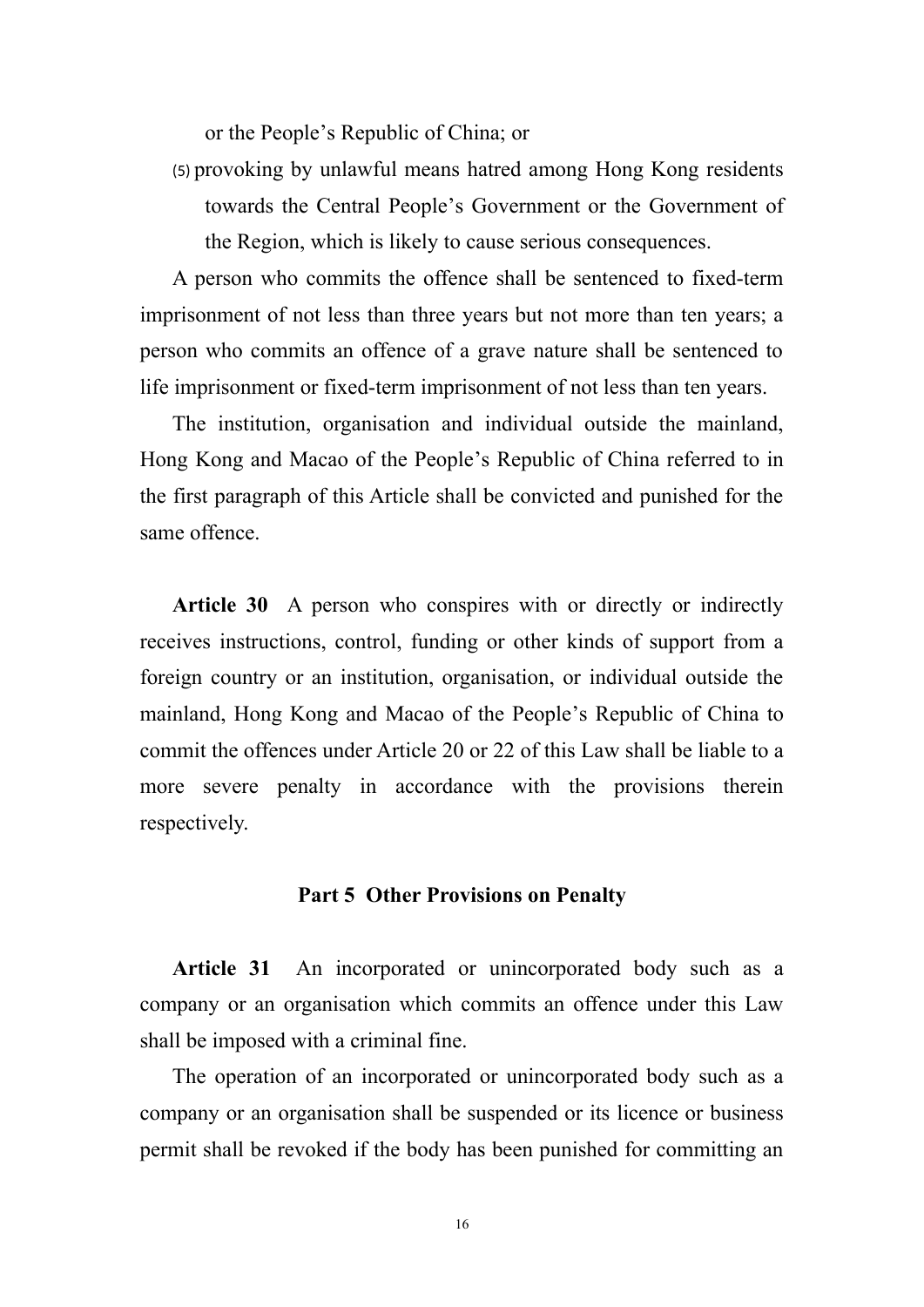offence under this Law.

**Article 32** Proceeds obtained from the commission of an offence under this Law including financial aid, gains and rewards, and funds and tools used or intended to be used in the commission of the offence shall be seized and confiscated.

**Article 33** A lighter penalty may be imposed, or the penalty may be reduced or, in the case of a minor offence, exempted, if an offender, criminal suspect, or defendant:

- (1) in the process of committing an offence, voluntarily discontinues the commission of the offence or voluntarily and effectively forestalls its consequences;
- (2) voluntarily surrenders himself or herself and gives a truthful account of the offence; or
- (3) reports on the offence committed by other person, which is verified to be true, or provides material information which assists in solving other criminal case.

Sub-paragraph (2) of the preceding paragraph shall apply to a criminal suspect or defendant who is subjected to mandatory measures and provides a truthful account of other offences committed by him or her under this Law which are unknown to the law enforcement or judicial authorities.

**Article 34** A person who is not a permanent resident of the Hong Kong Special Administrative Region may be subject to deportation as the sole or an additional punishment if he or she commits an offence under this Law.

A person who is not a permanent resident of the Region may be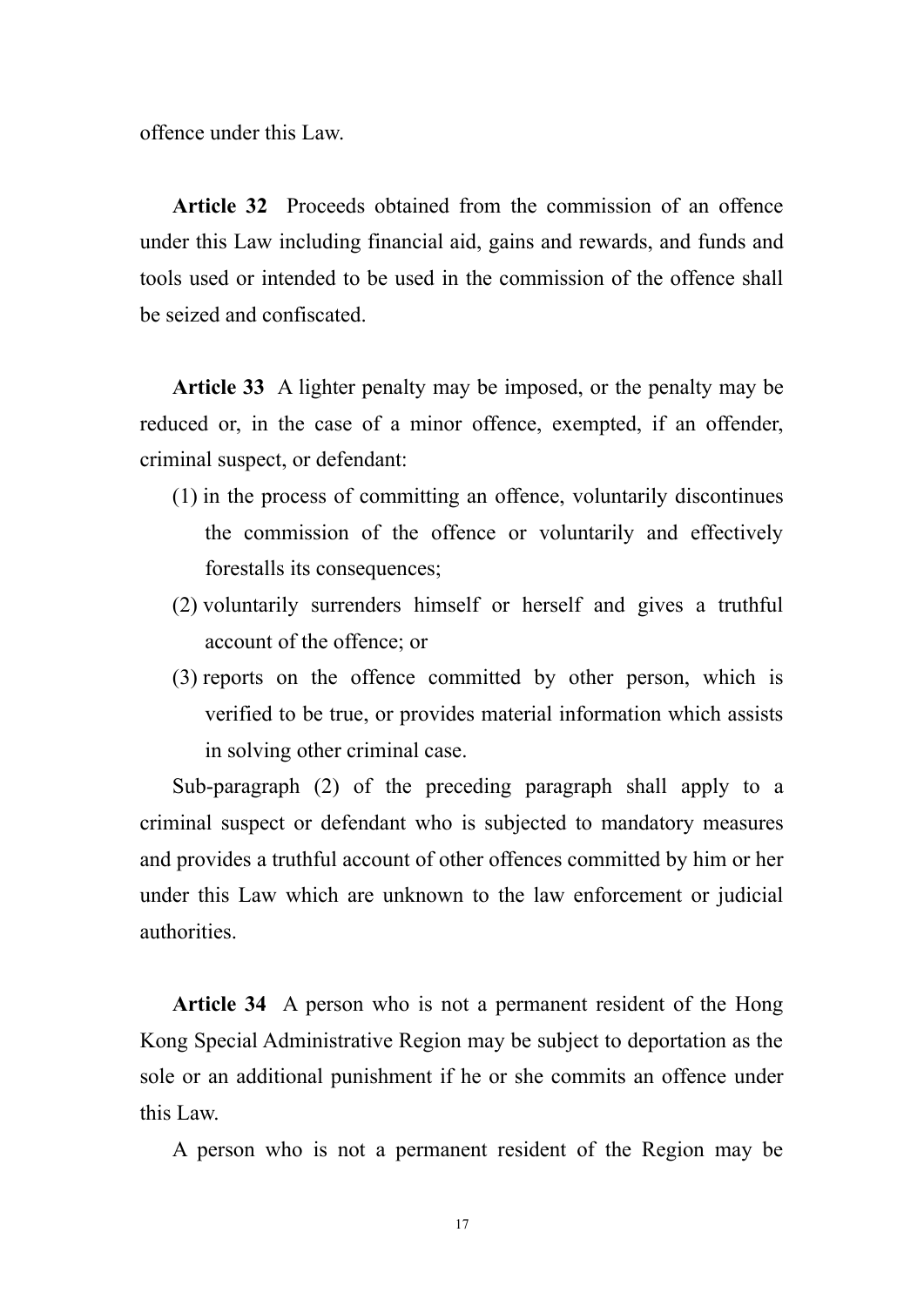subject to deportation if he or she contravenes the provisions of this Law but is not prosecuted for any reason.

**Article 35** A person who is convicted of an offence endangering national security by a court shall be disqualified from standing as a candidate in the elections of the Legislative Council and district councils of the Hong Kong Special Administrative Region, holding any public office in the Region, or serving as a member of the Election Committee for electing the Chief Executive. If a person so convicted is a member of the Legislative Council, a government official, a public servant, a member of the Executive Council, a judge or a judicial officer, or a member of the district councils, who has taken an oath or made a declaration to uphold the Basic Law of the Hong Kong Special Administrative Region of the People's Republic of China and swear allegiance to the Hong Kong Special Administrative Region of the People's Republic of China, he or she shall be removed from his or her office upon conviction, and shall be disqualified from standing for the aforementioned elections or from holding any of the aforementioned posts.

The disqualification and removal from offices referred to in the preceding paragraph shall be announced by the authorities responsible for organising and managing the relevant elections or for the appointment and removal of holders of public office.

## **Part 6 Scope of Application**

**Article 36** This Law shall apply to offences under this Law which are committed in the Hong Kong Special Administrative Region by any person. An offence shall be deemed to have been committed in the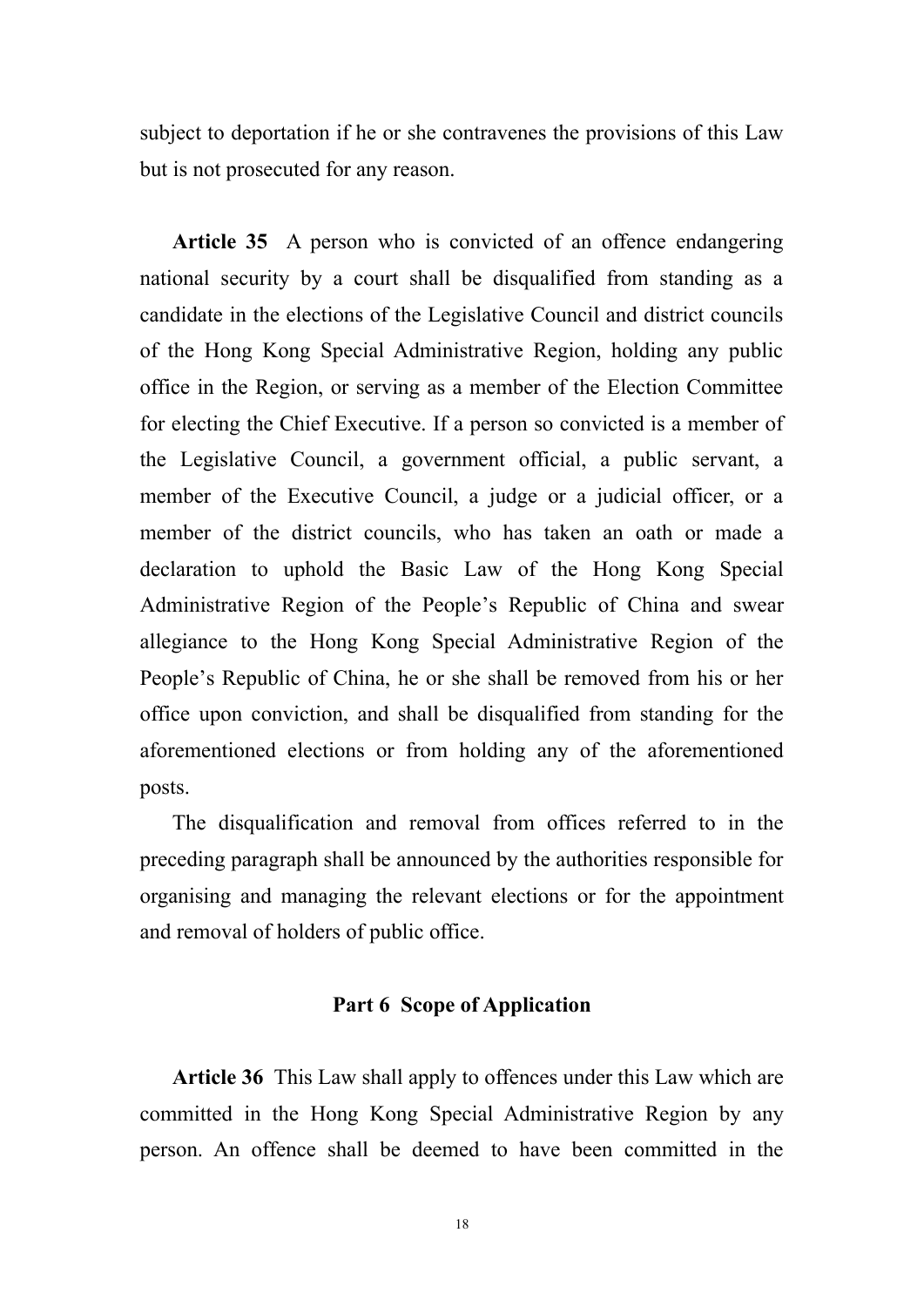Region if an act constituting the offence or the consequence of the offence occurs in the Region.

This Law shall also apply to offences under this Law committed on board a vessel or aircraft registered in the Region.

**Article 37** This Law shall apply to a person who is a permanent resident of the Hong Kong Special Administrative Region or an incorporated or unincorporated body such as a company or an organisation which is set up in the Region if the person or the body commits an offence under this Law outside the Region.

**Article 38** This Law shall apply to offences under this Law committed against the Hong Kong Special Administrative Region from outside the Region by a person who is not a permanent resident of the Region.

**Article 39** This Law shall apply to acts committed after its entry into force for the purpose of conviction and imposition of punishment.

# **Chapter IV Jurisdiction, Applicable Law and Procedure**

**Article 40** The Hong Kong Special Administrative Region shall have jurisdiction over cases concerning offences under this Law, except under the circumstances specified in Article 55 of this Law.

**Article 41** This Law and the laws of the Hong Kong Special Administrative Region shall apply to procedural matters, including those related to criminal investigation, prosecution, trial, and execution of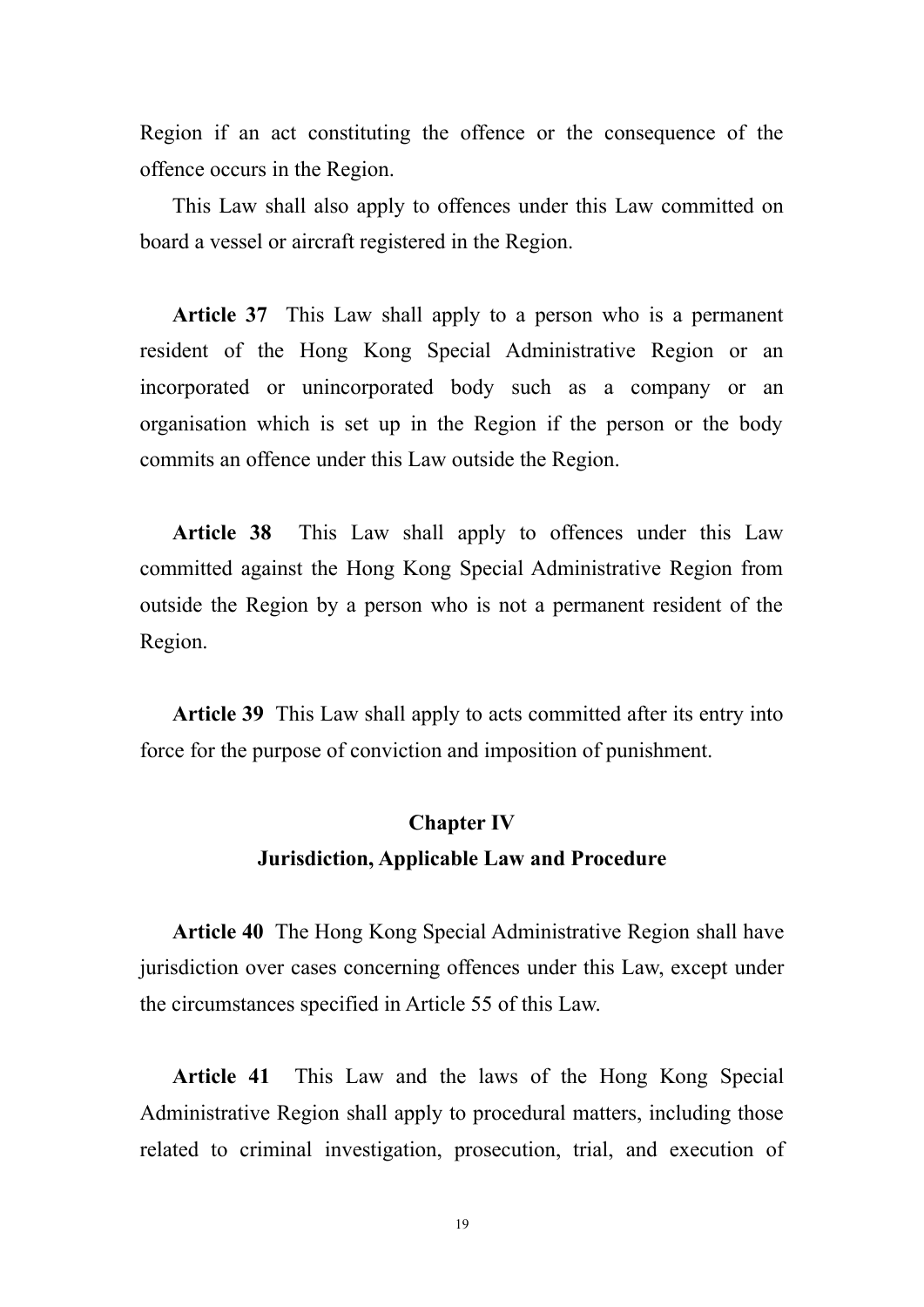penalty, in respect of cases concerning offence endangering national security over which the Region exercises jurisdiction.

No prosecution shall be instituted in respect of an offence endangering national security without the written consent of the Secretary for Justice. This provision shall not prejudice the arrest and detention of a person who is suspected of having committed the offence or the application for bail by the person in accordance with the law.

Cases concerning offence endangering national security within the jurisdiction of the Hong Kong Special Administrative Region shall be tried on indictment.

The trial shall be conducted in an open court. When circumstances arise such as the trial involving State secrets or public order, all or part of the trial shall be closed to the media and the public but the judgment shall be delivered in an open court.

**Article 42** When applying the laws in force in the Hong Kong Special Administrative Region concerning matters such as the detention and time limit for trial, the law enforcement and judicial authorities of the Region shall ensure that cases concerning offence endangering national security are handled in a fair and timely manner so as to effectively prevent, suppress and impose punishment for such offence.

No bail shall be granted to a criminal suspect or defendant unless the judge has sufficient grounds for believing that the criminal suspect or defendant will not continue to commit acts endangering national security.

**Article 43** When handling cases concerning offence endangering national security, the department for safeguarding national security of the Police Force of the Hong Kong Special Administrative Region may take measures that law enforcement authorities, including the Hong Kong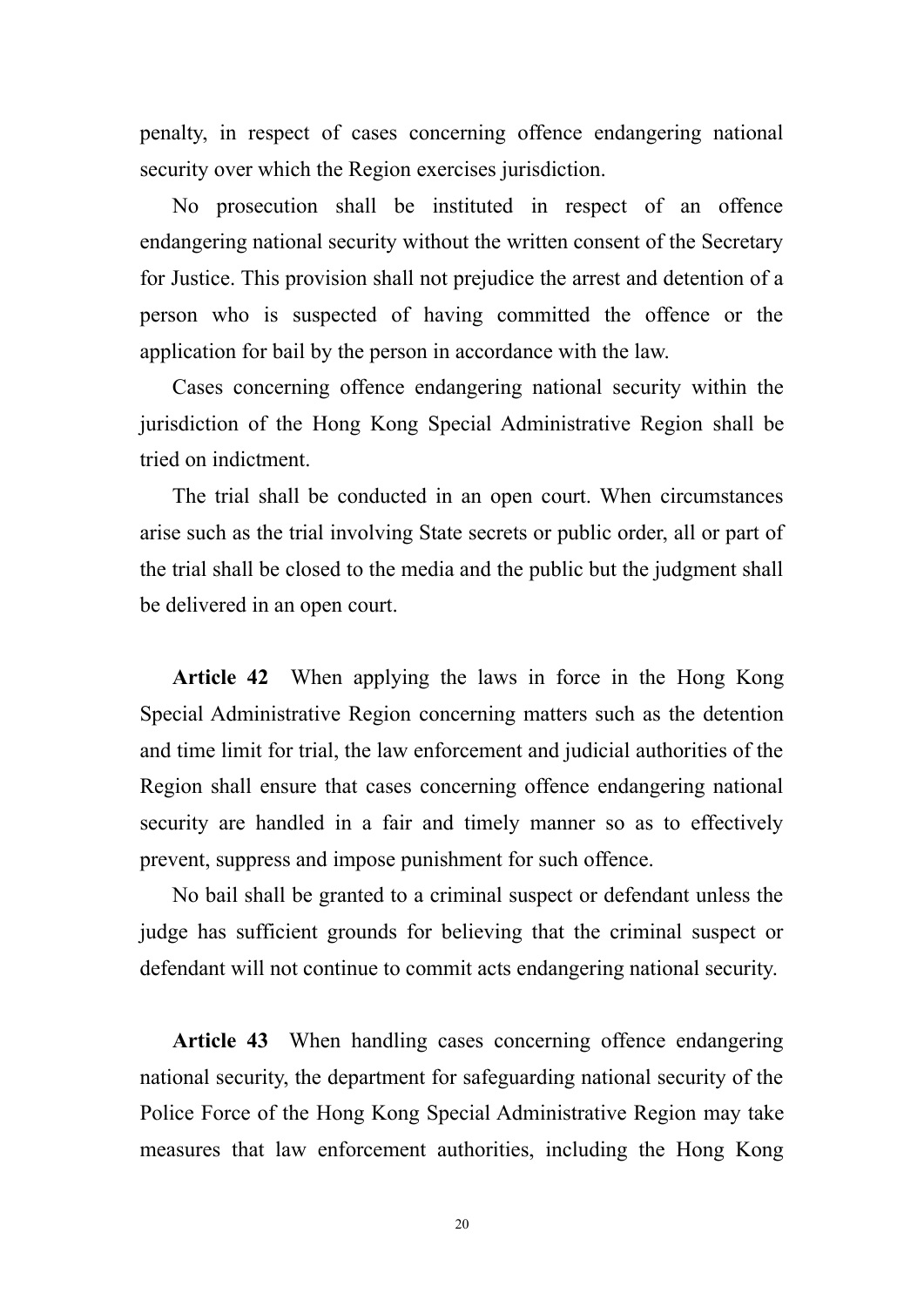Police Force, are allowed to apply under the laws in force in the Hong Kong Special Administrative Region in investigating serious crimes, and may also take the following measures:

- (1) search of premises, vehicles, vessels, aircraft and other relevant places and electronic devices that may contain evidence of an offence;
- (2) ordering any person suspected of having committed an offence endangering national security to surrender travel documents, or prohibiting the person concerned from leaving the Region;
- (3) freezing of, applying for restraint order, charging order and confiscation order in respect of, and forfeiture of property used or intended to be used for the commission of the offence, proceeds of crime, or other property relating to the commission of the offence;
- (4) requiring a person who published information or the relevant service provider to delete the information or provide assistance;
- (5) requiring a political organisation of a foreign country or outside the mainland, Hong Kong and Macao of the People's Republic of China, or an agent of authorities or a political organisation of a foreign country or outside the mainland, Hong Kong and Macao of the People's Republic of China, to provide information;
- (6) upon approval of the Chief Executive, carrying out interception of communications and conducting covert surveillance on a person who is suspected, on reasonable grounds, of having involved in the commission of an offence endangering national security; and
- (7) requiring a person, who is suspected, on reasonable grounds, of having in possession information or material relevant to investigation, to answer questions and furnish such information or produce such material.

The Committee for Safeguarding National Security of the Hong Kong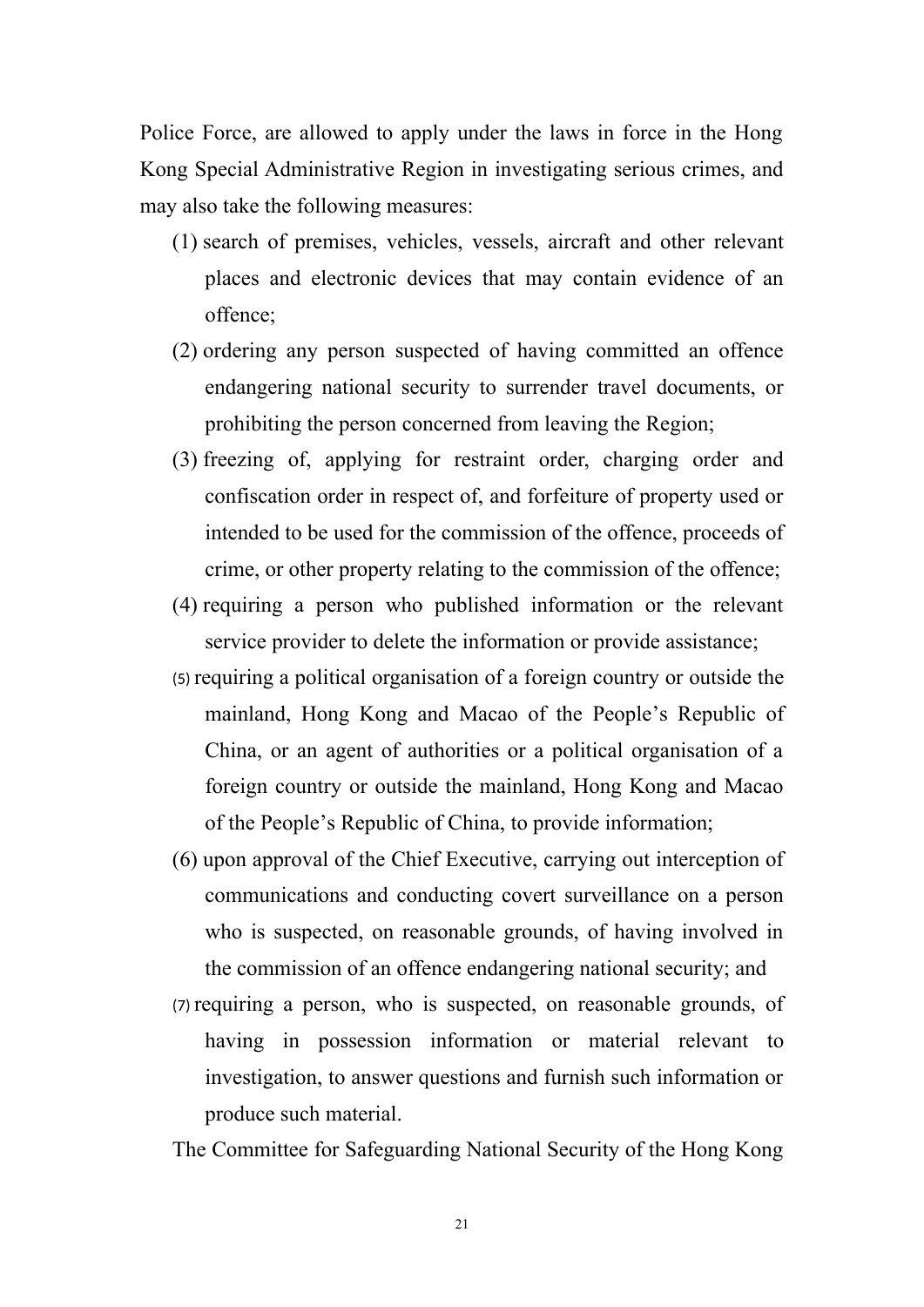Special Administrative Region shall be responsible for supervising the implementation of the measures stipulated in the first paragraph of this Article by law enforcement authorities including the department for safeguarding national security of the Hong Kong Police Force.

The Chief Executive shall be authorised, in conjunction with the Committee for Safeguarding National Security of the Hong Kong Special Administrative Region, to make relevant implementation rules for the purpose of applying the measures under the first paragraph of this Article.

**Article 44** The Chief Executive shall designate a number of judges from the magistrates, the judges of the District Court, the judges of the Court of First Instance and the Court of Appeal of the High Court, and the judges of the Court of Final Appeal, and may also designate a number of judges from deputy judges or recorders, to handle cases concerning offence endangering national security. Before making such designation, the Chief Executive may consult the Committee for Safeguarding National Security of the Hong Kong Special Administrative Region and the Chief Justice of the Court of Final Appeal. The term of office of the aforementioned designated judges shall be one year.

A person shall not be designated as a judge to adjudicate a case concerning offence endangering national security if he or she has made any statement or behaved in any manner endangering national security. A designated judge shall be removed from the designation list if he or she makes any statement or behaves in any manner endangering national security during the term of office.

The proceedings in relation to the prosecution for offences endangering national security in the magistrates' courts, the District Court, the High Court and the Court of Final Appeal shall be handled by the designated judges in the respective courts.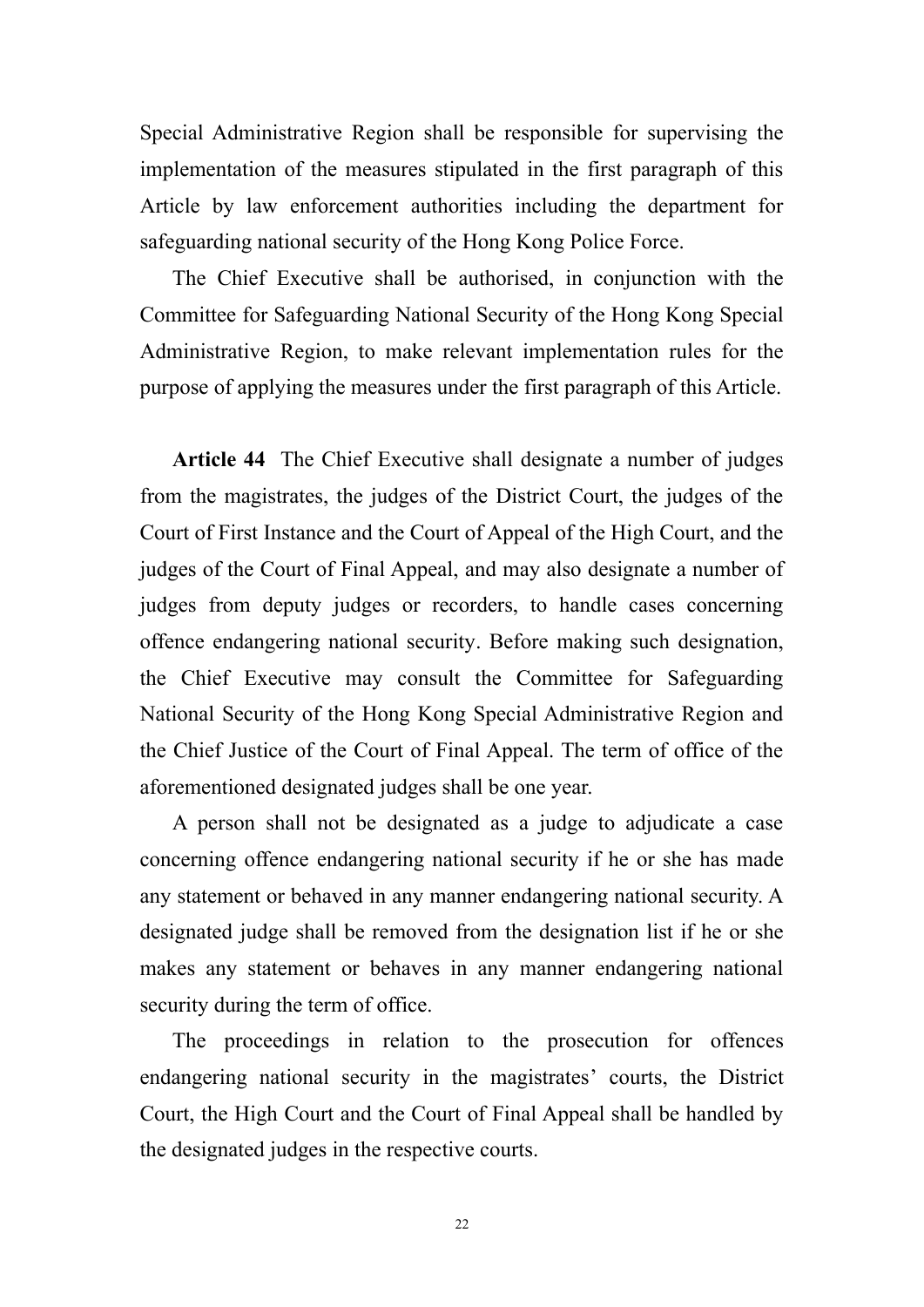**Article 45** Unless otherwise provided by this Law, magistrates' courts, the District Court, the High Court and the Court of Final Appeal shall handle proceedings in relation to the prosecution for offences endangering national security in accordance with the laws of the Hong Kong Special Administrative Region.

**Article 46** In criminal proceedings in the Court of First Instance of the High Court concerning offences endangering national security, the Secretary for Justice may issue a certificate directing that the case shall be tried without a jury on the grounds of, among others, the protection of State secrets, involvement of foreign factors in the case, and the protection of personal safety of jurors and their family members. Where the Secretary for Justice has issued the certificate, the case shall be tried in the Court of First Instance without a jury by a panel of three judges.

Where the Secretary for Justice has issued the certificate, the reference to "a jury" or "a verdict of the jury" in any provision of the laws of the Hong Kong Special Administrative Region applicable to the related proceedings shall be construed as referring to the judges or the functions of the judge as a judge of fact.

**Article 47** The courts of the Hong Kong Special Administrative Region shall obtain a certificate from the Chief Executive to certify whether an act involves national security or whether the relevant evidence involves State secrets when such questions arise in the adjudication of a case. The certificate shall be binding on the courts.

## **Chapter V**

## **Office for Safeguarding National Security of the Central People's**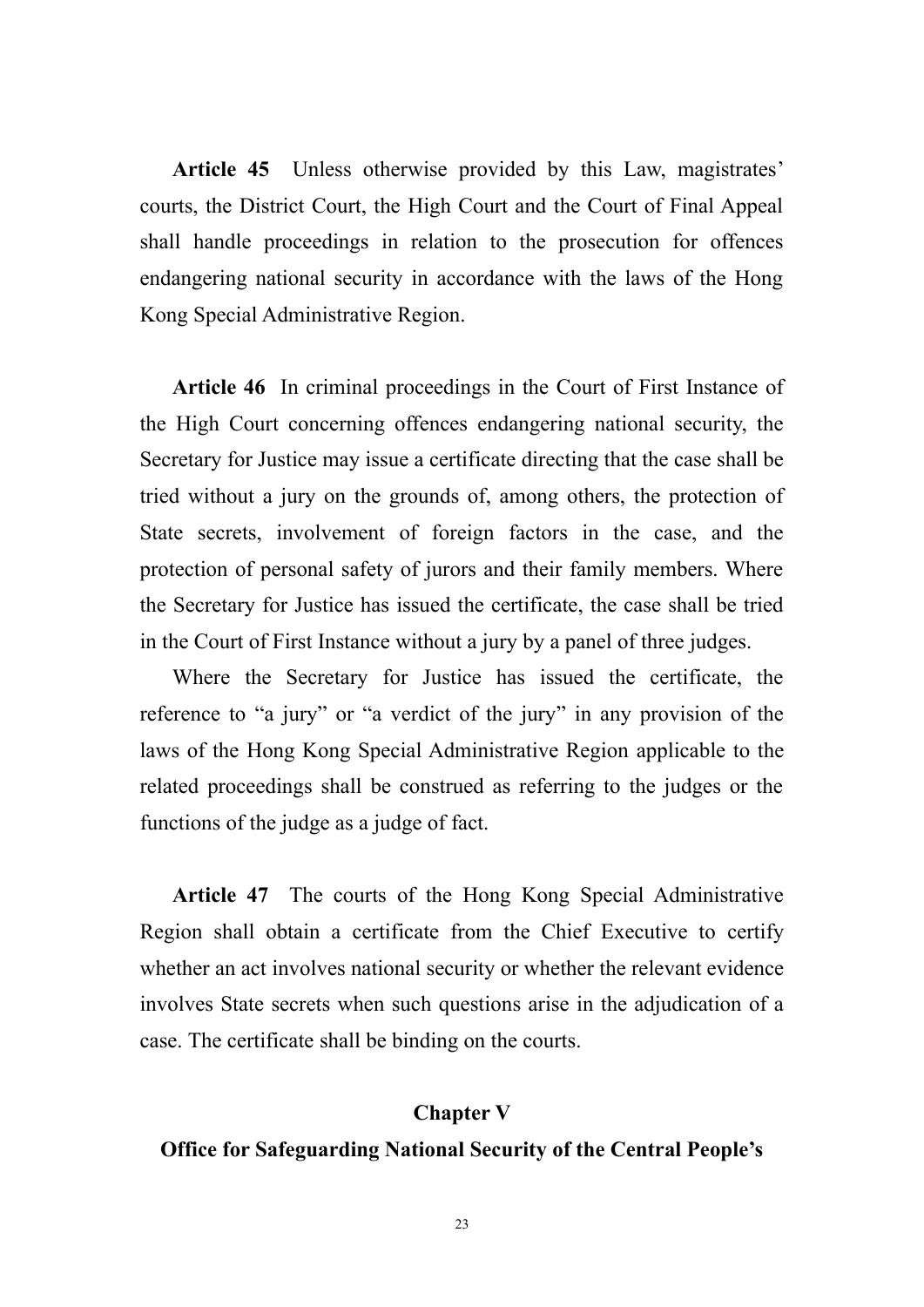## **Government in the Hong Kong Special Administrative Region**

**Article 48** The Central People's Government shall establish in the Hong Kong Special Administrative Region an office for safeguarding national security. The Office for Safeguarding National Security of the Central People's Government in the Hong Kong Special Administrative Region shall perform its mandate for safeguarding national security and exercise relevant powers in accordance with the law.

The staff of the Office shall be jointly dispatched by relevant national security authorities under the Central People's Government.

**Article 49** The Office for Safeguarding National Security of the Central People's Government in the Hong Kong Special Administrative Region shall perform the following mandate:

- (1) analysing and assessing developments in relation to safeguarding national security in the Hong Kong Special Administrative Region, and providing opinions and making proposals on major strategies and important policies for safeguarding national security;
- (2) overseeing, guiding, coordinating with, and providing support to the Region in the performance of its duties for safeguarding national security;
- (3) collecting and analysing intelligence and information concerning national security; and
- (4) handling cases concerning offence endangering national security in accordance with the law.

**Article 50** The Office for Safeguarding National Security of the Central People's Government in the Hong Kong Special Administrative

24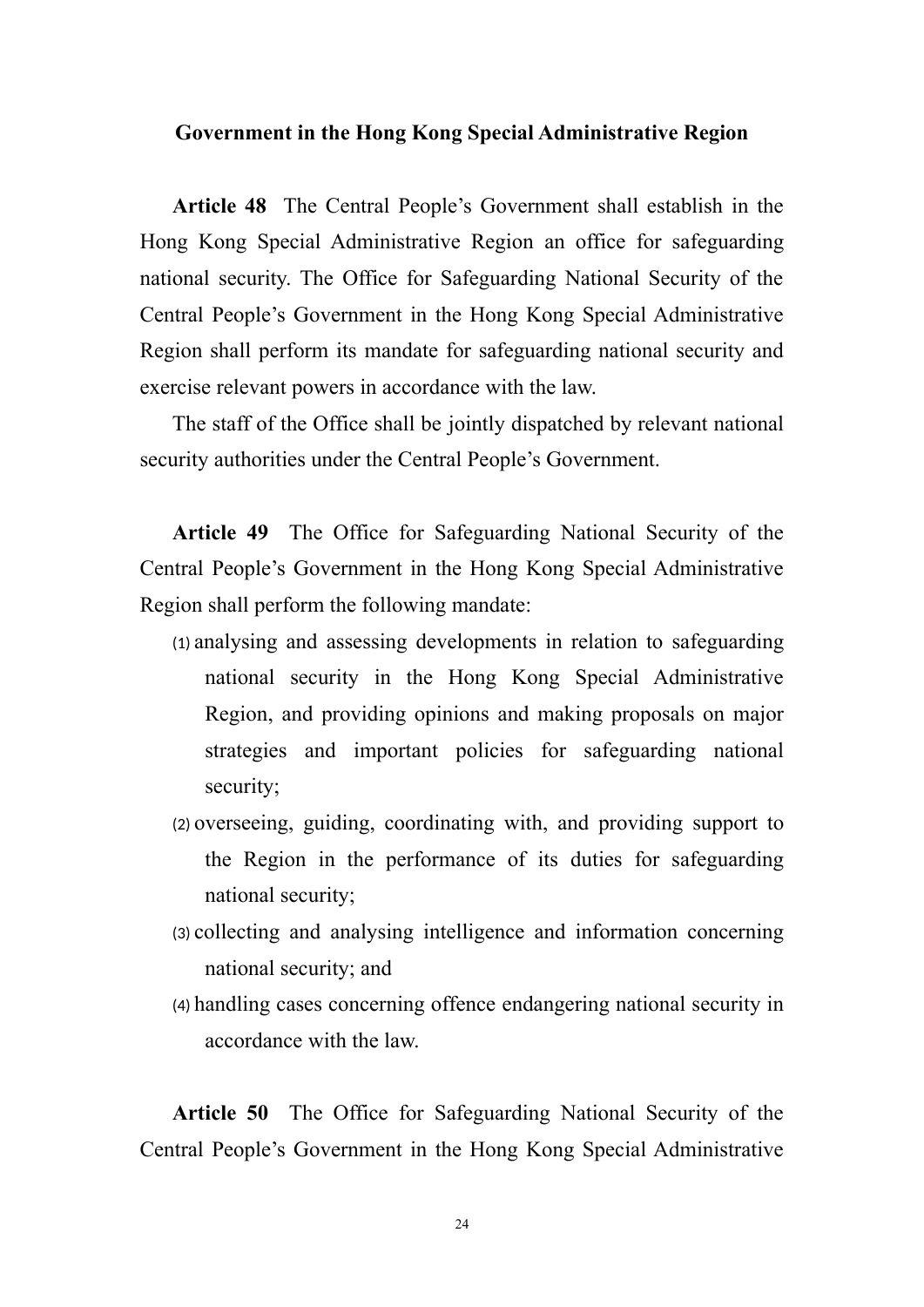Region shall perform its mandate in strict compliance with the law and be subject to supervision in accordance with the law. It shall not infringe upon the lawful rights and interests of any individual or organisation.

The staff of the Office shall abide by the laws of the Hong Kong Special Administrative Region as well as national laws.

The staff of the Office shall be subject to the supervision of the national supervisory authorities in accordance with the law.

**Article 51** The Office for Safeguarding National Security of the Central People's Government in the Hong Kong Special Administrative Region shall be funded by the Central People's Government.

**Article 52** The Office for Safeguarding National Security of the Central People's Government in the Hong Kong Special Administrative Region shall strengthen working relations and cooperation with the Liaison Office of the Central People's Government in the Hong Kong Special Administrative Region, the Office of the Commissioner of the Ministry of Foreign Affairs in the Hong Kong Special Administrative Region, and the Hong Kong Garrison of the Chinese People's Liberation Army.

**Article 53** The Office for Safeguarding National Security of the Central People's Government in the Hong Kong Special Administrative Region shall establish a mechanism of coordination with the Committee for Safeguarding National Security of the Hong Kong Special Administrative Region to oversee and provide guidance on the work of the Hong Kong Special Administrative Region for safeguarding national security.

The working departments of the Office shall establish mechanisms for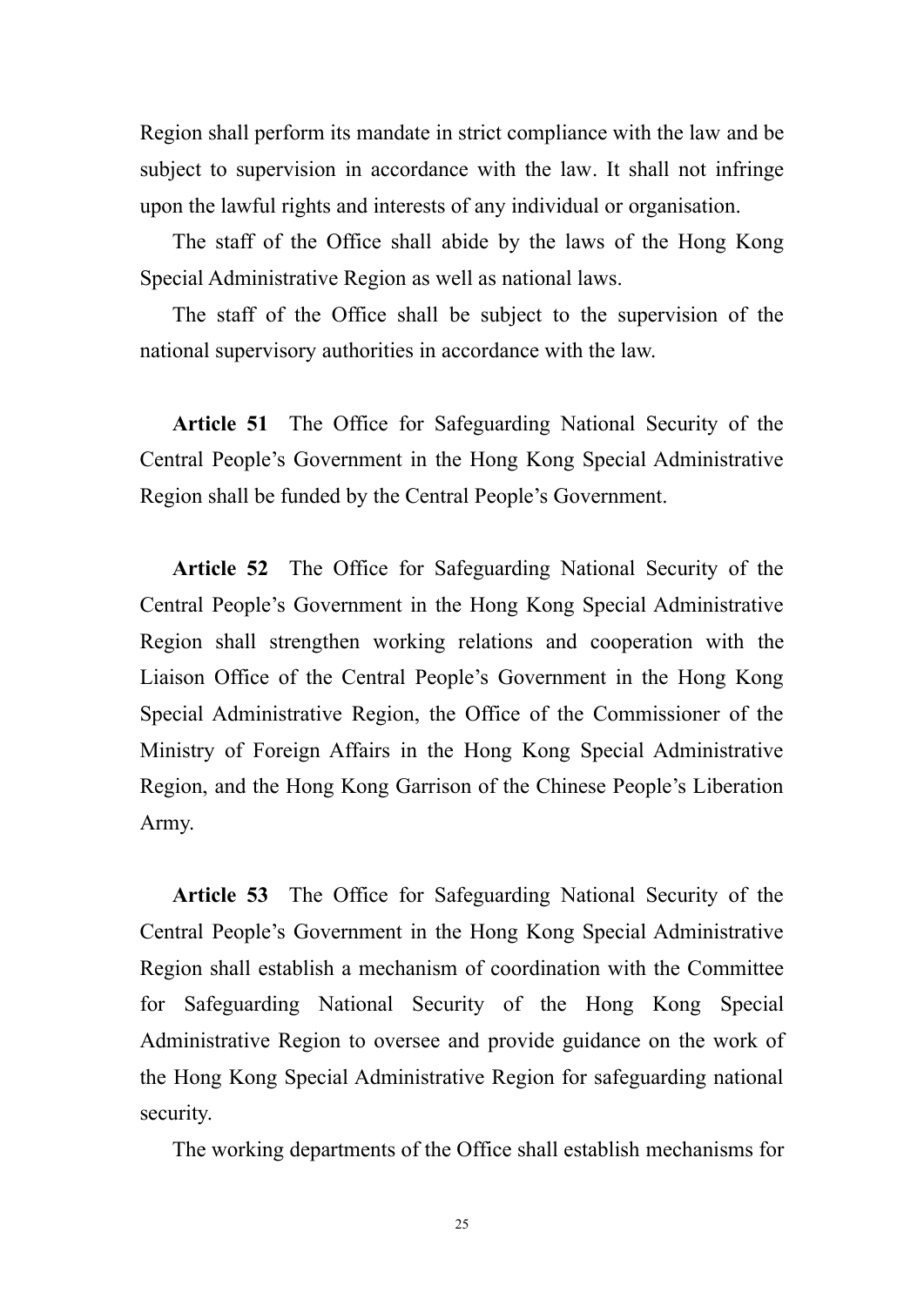collaboration with the relevant authorities of the Region responsible for safeguarding national security to enhance information sharing and operations coordination.

**Article 54** The Office for Safeguarding National Security of the Central People's Government in the Hong Kong Special Administrative Region and the Office of the Commissioner of the Ministry of Foreign Affairs in the Hong Kong Special Administrative Region shall, together with the Government of the Hong Kong Special Administrative Region, take necessary measures to strengthen the management of and services for organs of foreign countries and international organisations in the Region, as well as non-governmental organisations and news agencies of foreign countries and from outside the mainland, Hong Kong, and Macao of the People's Republic of China in the Region.

**Article 55** The Office for Safeguarding National Security of the Central People's Government in the Hong Kong Special Administrative Region shall, upon approval by the Central People's Government of a request made by the Government of the Hong Kong Special Administrative Region or by the Office itself, exercise jurisdiction over a case concerning offence endangering national security under this Law, if:

- (1) the case is complex due to the involvement of a foreign country or external elements, thus making it difficult for the Region to exercise jurisdiction over the case;
- (2) a serious situation occurs where the Government of the Region is unable to effectively enforce this Law; or
- (3) a major and imminent threat to national security has occurred.

**Article 56** In exercising jurisdiction over a case concerning offence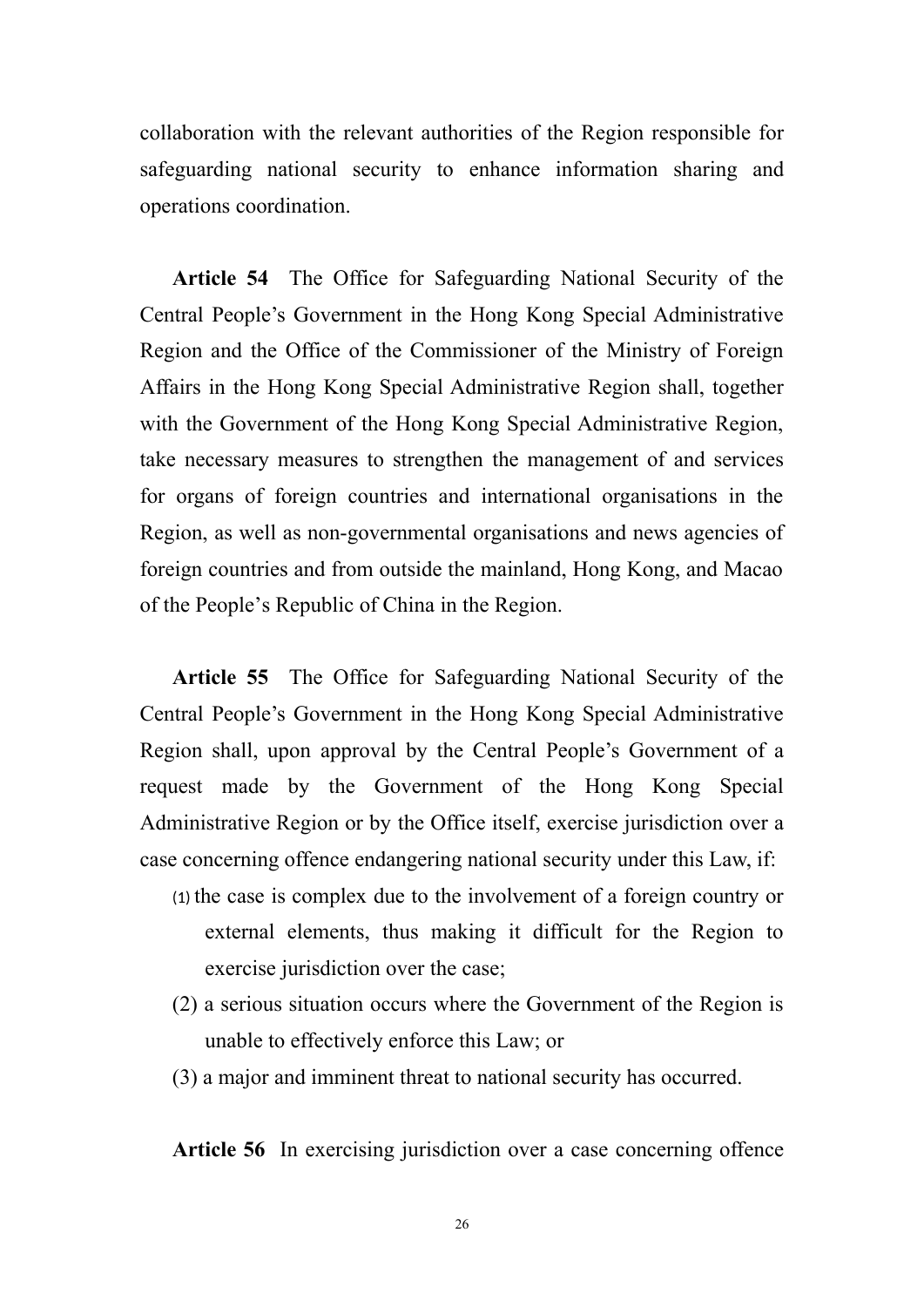endangering national security pursuant to Article 55 of this Law, the Office for Safeguarding National Security of the Central People's Government in the Hong Kong Special Administrative Region shall initiate investigation into the case, the Supreme People's Procuratorate shall designate a prosecuting body to prosecute it, and the Supreme People's Court shall designate a court to adjudicate it.

**Article 57** The Criminal Procedure Law of the People's Republic of China and other related national laws shall apply to procedural matters, including those related to criminal investigation, examination and prosecution, trial, and execution of penalty, in respect of cases over which jurisdiction is exercised pursuant to Article 55 of this Law.

When exercising jurisdiction over cases pursuant to Article 55 of this Law, the law enforcement and judicial authorities referred to in Article 56 of this Law shall exercise powers in accordance with the law. The legal documents issued by these authorities on their decisions to take mandatory and investigation measures and on their judicial decisions shall have legal force in the Hong Kong Special Administrative Region. The institutions, organisations and individuals concerned must comply with measures taken by the Office for Safeguarding National Security of the Central People's Government in the Hong Kong Special Administrative Region in accordance with the law.

**Article 58** In a case over which jurisdiction is exercised pursuant to Article 55 of this Law, a criminal suspect shall have the right to retain a lawyer to represent him or her from the day he or she first receives inquiry made by the Office for Safeguarding National Security of the Central People's Government in the Hong Kong Special Administrative Region or from the day a mandatory measure is taken against him or her.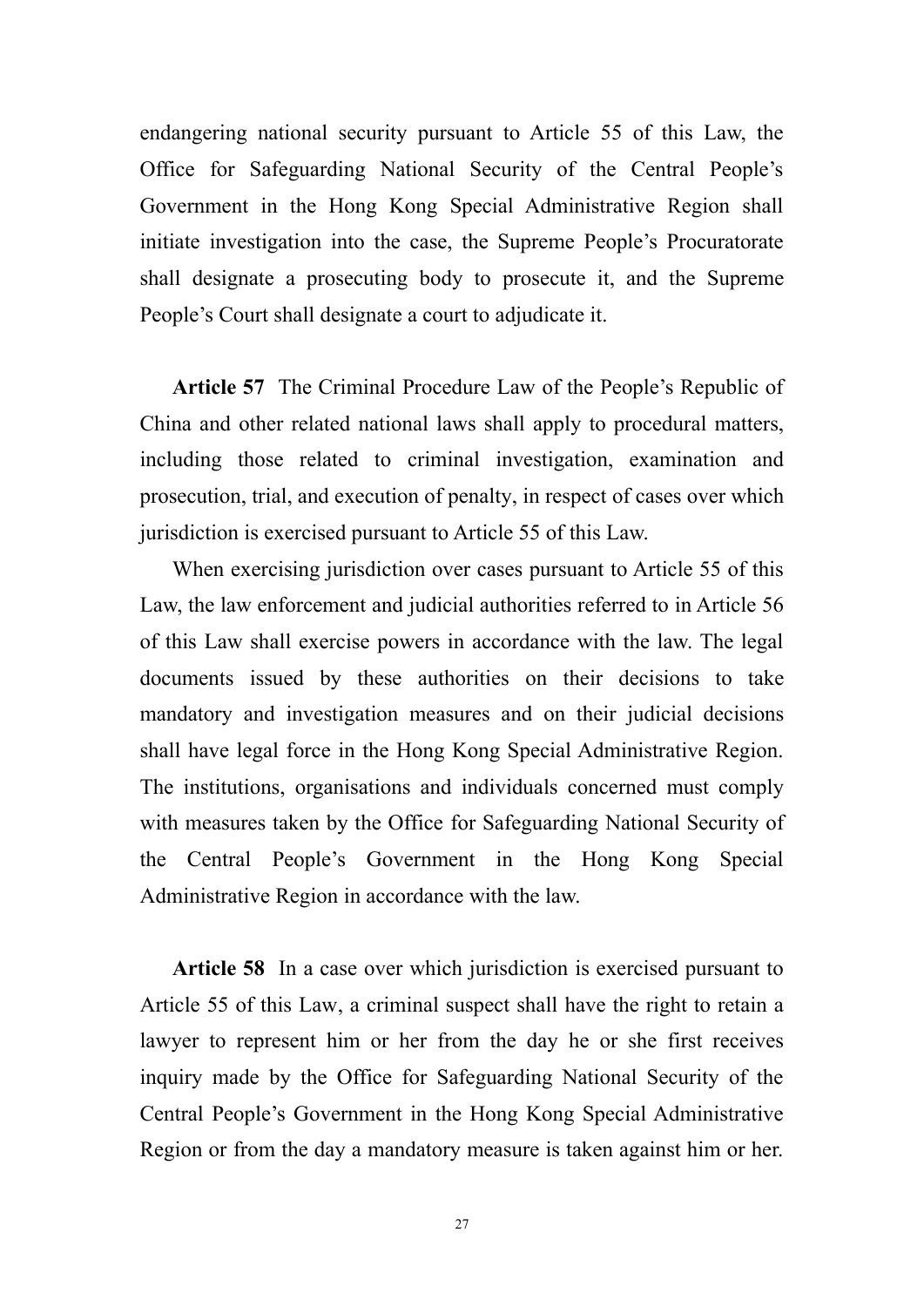A defence lawyer may provide legal assistance to a criminal suspect or defendant in accordance with the law.

A criminal suspect or defendant who is arrested in accordance with the law shall be entitled to a fair trial before a judicial body without undue delay.

**Article 59** In a case over which jurisdiction is exercised pursuant to Article 55 of this Law, any person who has information pertaining to an offence endangering national security under this Law is obliged to testify truthfully.

**Article 60** The acts performed in the course of duty by the Office for Safeguarding National Security of the Central People's Government in the Hong Kong Special Administrative Region and its staff in accordance with this Law shall not be subject to the jurisdiction of the Hong Kong Special Administrative Region.

In the course of performing duty, a holder of an identification document or a document of certification issued by the Office and the articles including vehicles used by the holder shall not be subject to inspection, search or detention by law enforcement officers of the Region.

The Office and its staff shall enjoy other rights and immunities provided by laws of the Region.

**Article 61** The relevant departments of the Government of the Hong Kong Special Administrative Region shall provide necessary facilitation and support to the Office for Safeguarding National Security of the Central People's Government in the Hong Kong Special Administrative Region in performing its mandate in accordance with this Law, and shall stop any act obstructing the performance of such mandate and hold those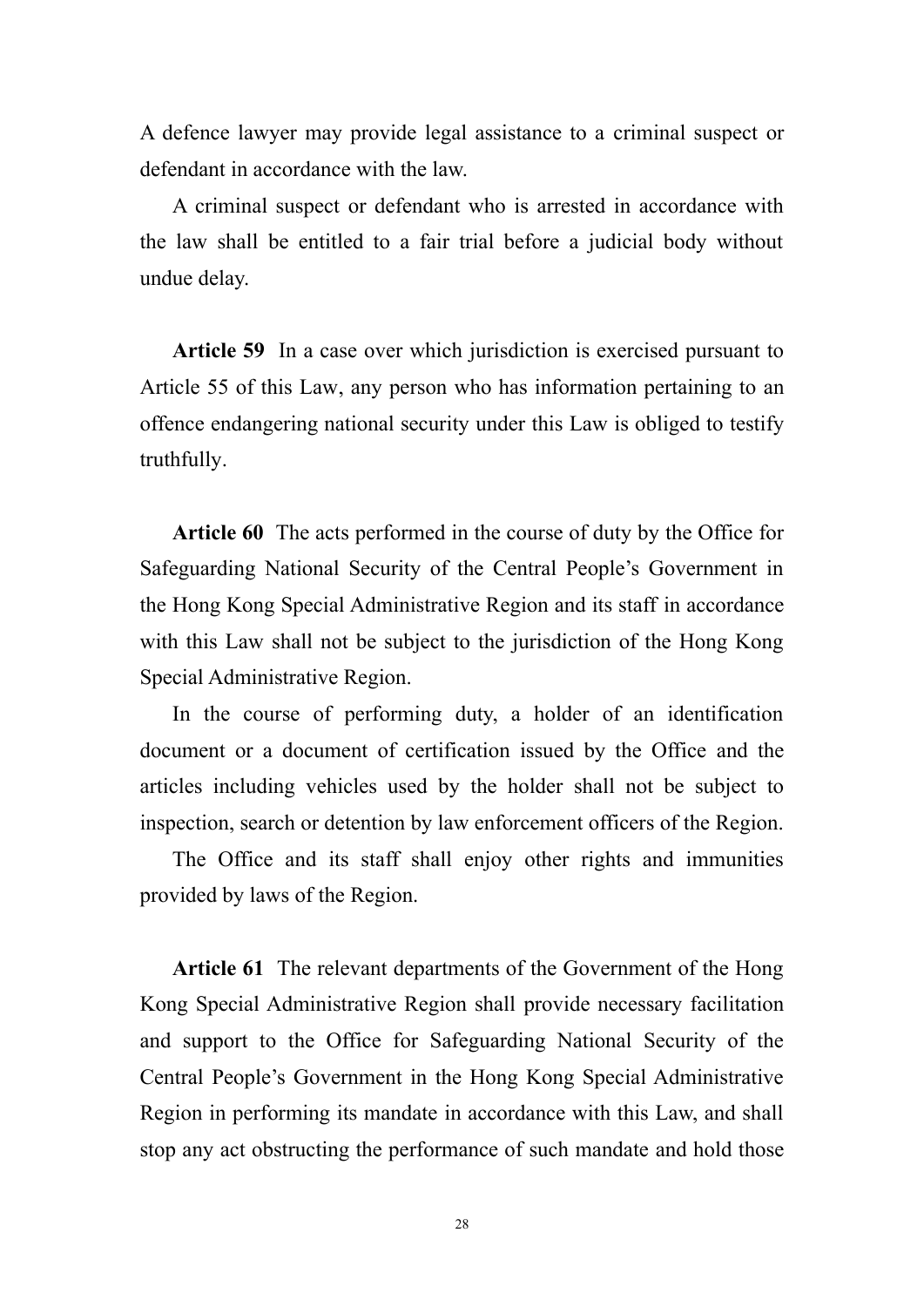who commit such act liable in accordance with the law.

# **Chapter VI Supplementary Provisions**

**Article 62** This Law shall prevail where provisions of the local laws of the Hong Kong Special Administrative Region are inconsistent with this Law.

**Article 63** The law enforcement and judicial authorities and their staff who handle cases concerning offence endangering national security under this Law, or the law enforcement and judicial authorities of the Hong Kong Special Administrative Region and their staff who handle other cases concerning offence endangering national security, shall keep confidential State secrets, trade secrets or personal information which they come to know in the process of handling such cases.

A lawyer who serves as defence counsel or legal representative shall keep confidential State secrets, trade secrets or personal information which he or she comes to know in the practice of law.

The relevant institutions, organisations and individuals who assist with the handling of a case shall keep confidential any information pertaining to the case.

**Article 64** In the application of this Law in the Hong Kong Special Administrative Region, the terms "fixed-term imprisonment", "life" imprisonment", "confiscation of property" and "criminal fine" in this Law respectively mean "imprisonment", "imprisonment for life", "confiscation of proceeds of crime" and "fine"; "short-term detention" shall be construed, with reference to the relevant laws of the Region, as